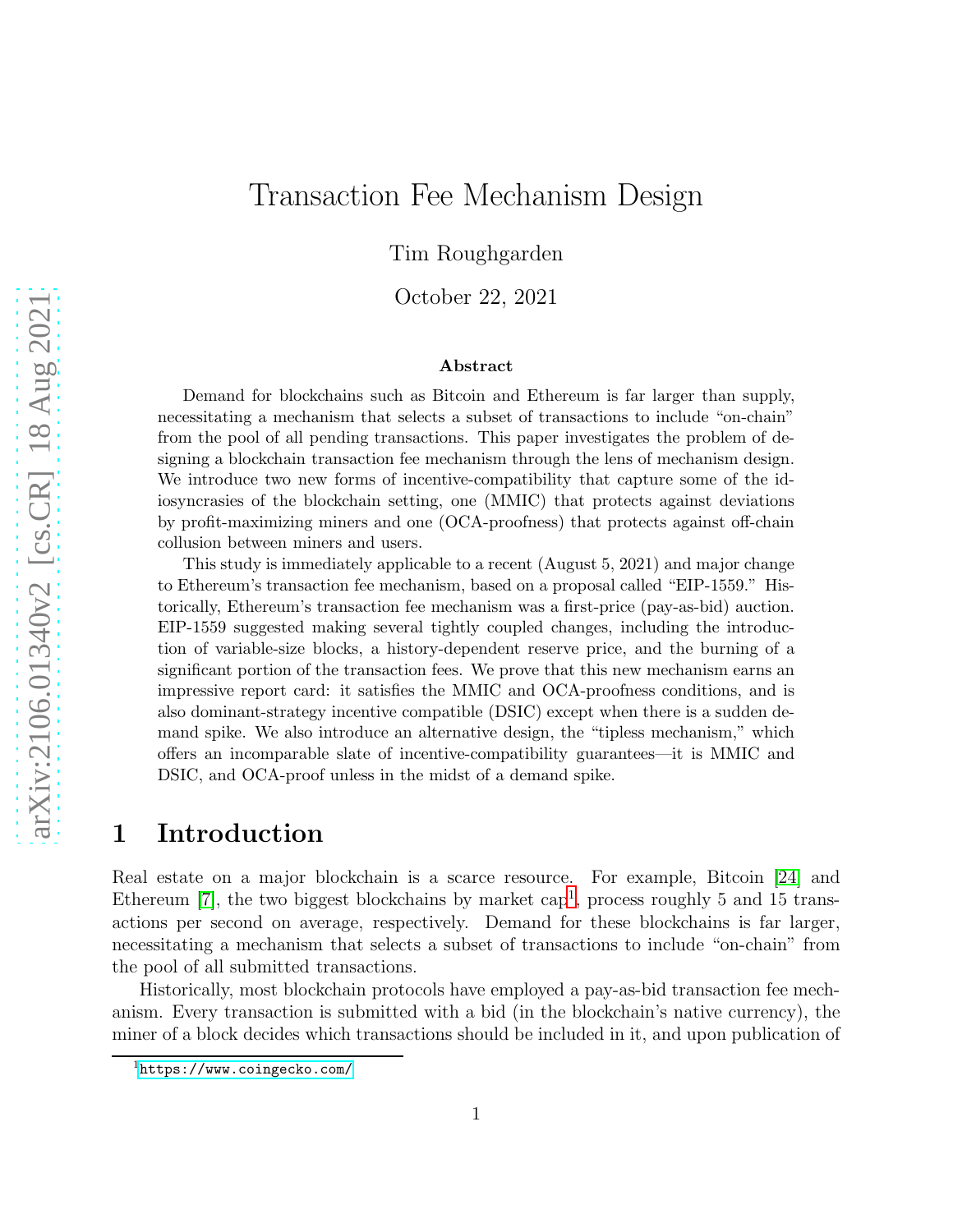that block, the bid of each included transaction is transferred from its creator to the miner. We follow blockchain convention and refer to this mechanism as a *first-price auction (FPA)*.

FPAs are natural enough and are currently the dominant paradigm in blockchain protocols, but are they really the best we can do? Could a different transaction fee mechanism offer more compelling incentive-compatibility properties?

The primary goal of this paper is to investigate these questions through the lens of mechanism design, while taking into account the many idiosyncrasies of the blockchain setting relative to more traditional applications of the field. For example:

- (1) The miner of a block has dictatorial control over its contents, and in particular may deviate from the allocation rule intended by the protocol designer.
- (2) The miner of a block can costlessly include fake transactions that are indistinguishable from real transactions.
- (3) Payments should be computable from "on-chain" data, which typically discloses no information about losing bids.
- (4) Miners and users can easily collude off-chain to manipulate a transaction fee mechanism.

The sequential and repeated nature of the blockchain setting also offers some potential advantages to the mechanism designer (which are not exploited by FPAs). For example:

- (5) The choice of mechanism (such as a reserve price) for a given block could be informed by the (publicly visible) outcomes for previous blocks.
- (6) Revenue from a block need not be transferred directly to the block's miner and could instead be redirected, for example to a foundation or to the miners of future blocks.

The key question is then: is there a transaction fee mechanism, possibly taking advantage of points (5) and (6), that meets the constraints imposed by  $(1)-(4)$  while also decreasing the strategic complexity relative to FPAs?

## EIP-1559

In addition to its basic scientific interest, the analysis of transaction fee mechanisms is immediately applicable to scrutinizing what is arguably the biggest change made to-date to the Ethereum blockchain. As background, a blockchain can change its own specification through a "hard fork," meaning a coordinated switch by the nodes in its network to a new and backwards-incompatible version of the protocol software. At the time of this writing, the Ethereum blockchain has had roughly a dozen hard forks since its genesis in May 2015, most recently the "London fork" that began with block number 12865000, mined on August 5, 2021. Each hard fork implements a collection of Ethereum improvement protocols or "EIPs" that have been vetted by the community and approved for inclusion.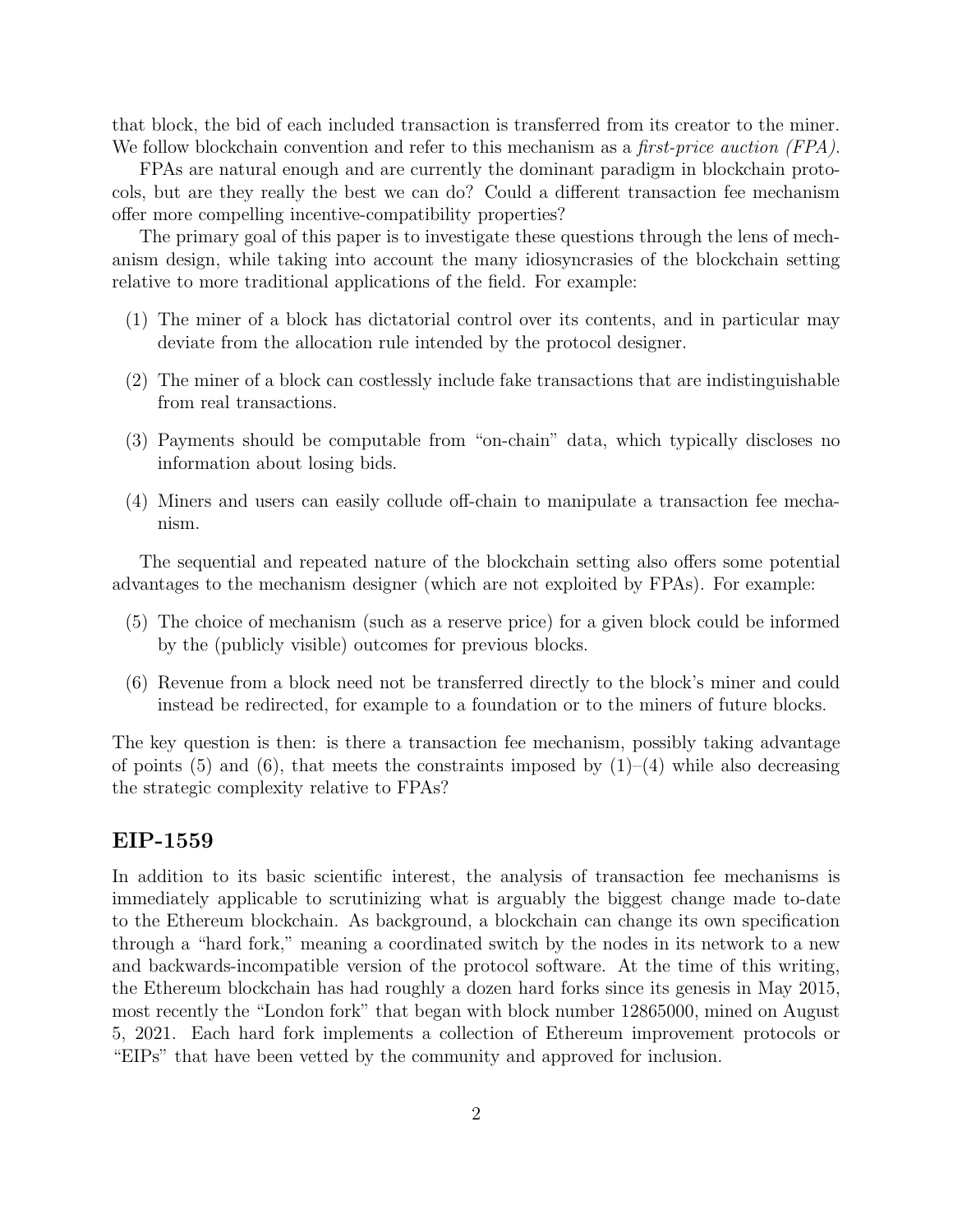One of the EIPs implemented in the London fork is EIP-1559, a proposal by Vitalik Buterin (Ethereum's founder) [\[8,](#page-26-1) [10\]](#page-27-0) that suggested several tightly coupled changes to Ethereum's transaction fee mechanism (which was previously an FPA), including the introduction of variable-size blocks, a history-dependent reserve price, and the burning of a significant portion of the transaction fees.<sup>2</sup> While Buterin did not provide a formal economic analysis of his proposed design, in [\[9\]](#page-26-2) he outlined the motivation behind the proposal:

Our goal is to discourage the development of complex miner strategies and complex transaction sender strategies in general, including both complex client-side calculations and economic modeling as well as various forms of collusion.

Community discussion of EIP-1559 began in earnest in early 2018<sup>3</sup> and over time the proposal garnered a number of advocates and critics. The polarization around this EIP was evident in the community survey conducted by Tim Beiko.<sup>4</sup> "Difficulties analyzing the EIP" ranked among the chief risks pointed out by the survey respondents, citing "the lack of a formal specification or proof for the mechanism that people can independently evaluate and critique." As part of the course of our work, we formalize the transaction fee mechanism proposed in EIP-1559 and rigorously interrogate to what extent it meets its stated design goals. Anecdotal evidence suggests that a preliminary report based on this work [\[26\]](#page-28-1) contributed to the understanding of and broader support for EIP-1559.<sup>5</sup>

We stress that while EIP-1559 provides important and timely motivation for the present work, the discussion and results in this paper apply equally well to many other blockchains, including Bitcoin. The Bitcoin community is famously hostile to any major changes to the Bitcoin protocol, however, so its transaction fee mechanism is likely to remain an FPA for the foreseeable future. Some smaller blockchains have deployed variations of the mechanism proposed in EIP-1559, including Filecoin<sup>6</sup> and NEAR<sup>7</sup>.

## Paper Structure

Section [2](#page-6-0) of this paper describes our basic model, a mechanism design setting in which the mechanism participants (creators of transactions) compete for transaction inclusion in a block with limited capacity. The formalism follows in the mechanism design tradition of allocation rules and payment rules, but with two twists. First, to take into account point (6) above, the payment rule (describing transfers to a block's miner) is supplemented with a burning rule (Definition [2.5\)](#page-8-0) which indicates how much of the block's revenue is burned (or otherwise redirected away from the block's miner). Second, in light of point (3), payment and burning rules are restricted to depend only on the bids of the winning transactions.

<sup>&</sup>lt;sup>2</sup>The results of the new transaction fee mechanism can be tracked at <https://watchtheburn.com/>.

<sup>3</sup><https://ethereum-magicians.org/t/eip-1559-fee-market-change-for-eth-1-0-chain/2783>

 $4$ <https://medium.com/ethereum-cat-herders/eip-1559-community-outreach-report-aa18be0666b5> <sup>5</sup>See, for example, <https://thedefiant.io/eip-1559-user-dev-changes/>,

<https://medium.com/centaur/centaur-library-how-eip-1559-will-lower-high-ethereum-gas-fees-a6a9b4f9583c>, and <https://cryptonews.com/news/ethereum-s-hope-no-1559-what-it-does-and-what-it-doesn-t-do-11253.htm>.

<sup>6</sup>See <https://filfox.info/en/stats/gas>.

<sup>7</sup>See <https://near.org/papers/the-official-near-white-paper/>.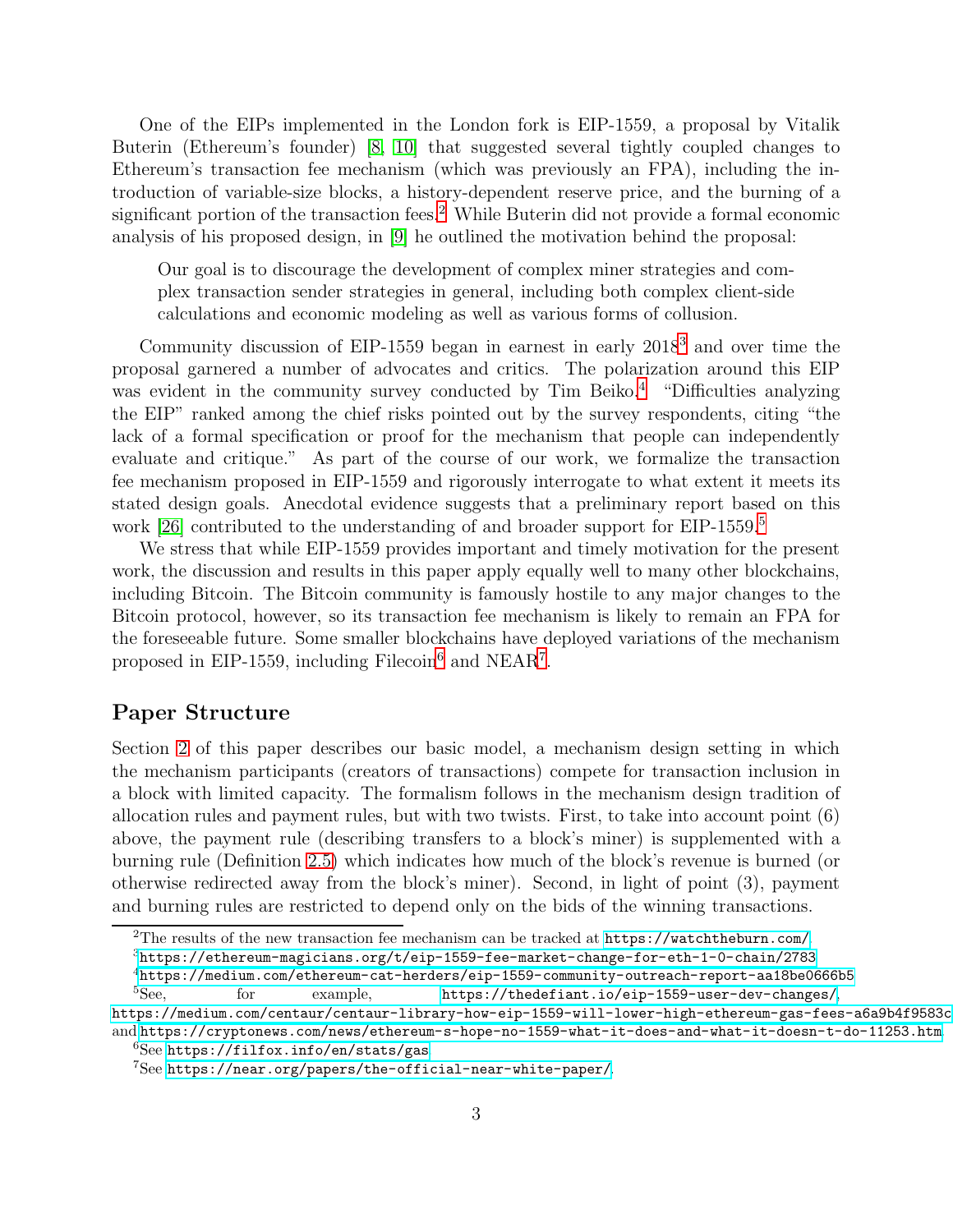Section [3](#page-9-0) spells out three forms of incentive-compatibility, each guaranteeing robustness to a particular type of deviation from the intended behavior. Robustness to deviations from straightforward bidding by transaction creators is captured by the familiar notion of dominant-strategy incentive-compatibility (DSIC). The other two guarantees are specifically motivated by the blockchain setting and are new to this paper. First, we define incentivecompatibility for myopic miners (Definition [3.4\)](#page-11-0), or MMIC, a condition stating that a transaction fee mechanism should be robust to deviations by profit-maximizing miners from the intended allocation rule (see point (1)) and also the injection of fake transactions (point (2)). Second, we define OCA-proofness (Definition [3.6\)](#page-12-0), which states that the mechanism should be robust to cartels of transaction creators and miners colluding off-chain; more precisely, no off-chain arrangement among members of such a cartel should be capable of Pareto improving over a canonical on-chain outcome. The rest of the paper investigates to what extent different transaction fee mechanisms enjoy these three strategic robustness properties.

Section [4](#page-13-0) provides a formal description of the transaction fee mechanism proposed in EIP-1559, which we call the 1559 mechanism. This mechanism makes use of a reserve price that is adjusted over time in response to excess demand, and variable-size blocks to provide an onchain signal of excess demand. All revenue generated by the reserve price is burned. Finally, there is effectively an FPA sprinkled on top: Transaction creators also have the option of supplementing the reserve price by an additional "tip" that is transferred to the block's miner. Small tips should be sufficient to incentivize a miner to include a transaction during a period of stable demand, when there is room in the current block for all the outstanding transactions that are willing to pay the reserve price. Large tips can be used to encourage special treatment of a transaction, such as immediate inclusion in a block in the midst of a sudden demand spike. Section [4](#page-13-0) also introduces the tipless mechanism, a variant of the 1559 mechanism in which the tips are hard-coded rather than user-specified. Relative to the 1559 mechanism, the tipless mechanism provides more robustness to non-straightforward bidding while sacrificing some resistance to off-chain collusion.

Section [5](#page-16-0) contains the main results of this paper, and considers in turn the MMIC, DSIC, and OCA-proofness properties. Section [5.1](#page-17-0) provides a sufficient condition for establishing the MMIC property (Theorem [5.2\)](#page-18-0): the payment of a transaction should be independent of the other included transactions and their bids, and the allocation rule should maximize miner profit. This condition implies that FPAs, the 1559 mechanism, and the tipless mechanism are MMIC (Corollary [5.3\)](#page-18-1). Second-price-type auctions are notable examples of non-MMIC mechanisms (Example [3.5\)](#page-12-1).

Section [5.2](#page-19-0) studies the extent to which different transaction fee mechanisms meet the DSIC condition. Theorem [5.5](#page-19-1) shows that the tipless mechanism acts as a posted-price mechanism (with price equal to the reserve price plus the hard-coded tip) and, as such, is DSIC. The 1559 mechanism reverts to an FPA in the special case of a zero reserve price, but Theorem [5.7](#page-20-0) identifies two conditions that together are sufficient for the optimality of straightforward bidding: the base fee should not be excessively low for the current demand curve (Definition [5.6\)](#page-20-1), and transaction creators should use individually rational bidding strategies. Under these conditions, the 1559 mechanism acts as a posted-price mechanism,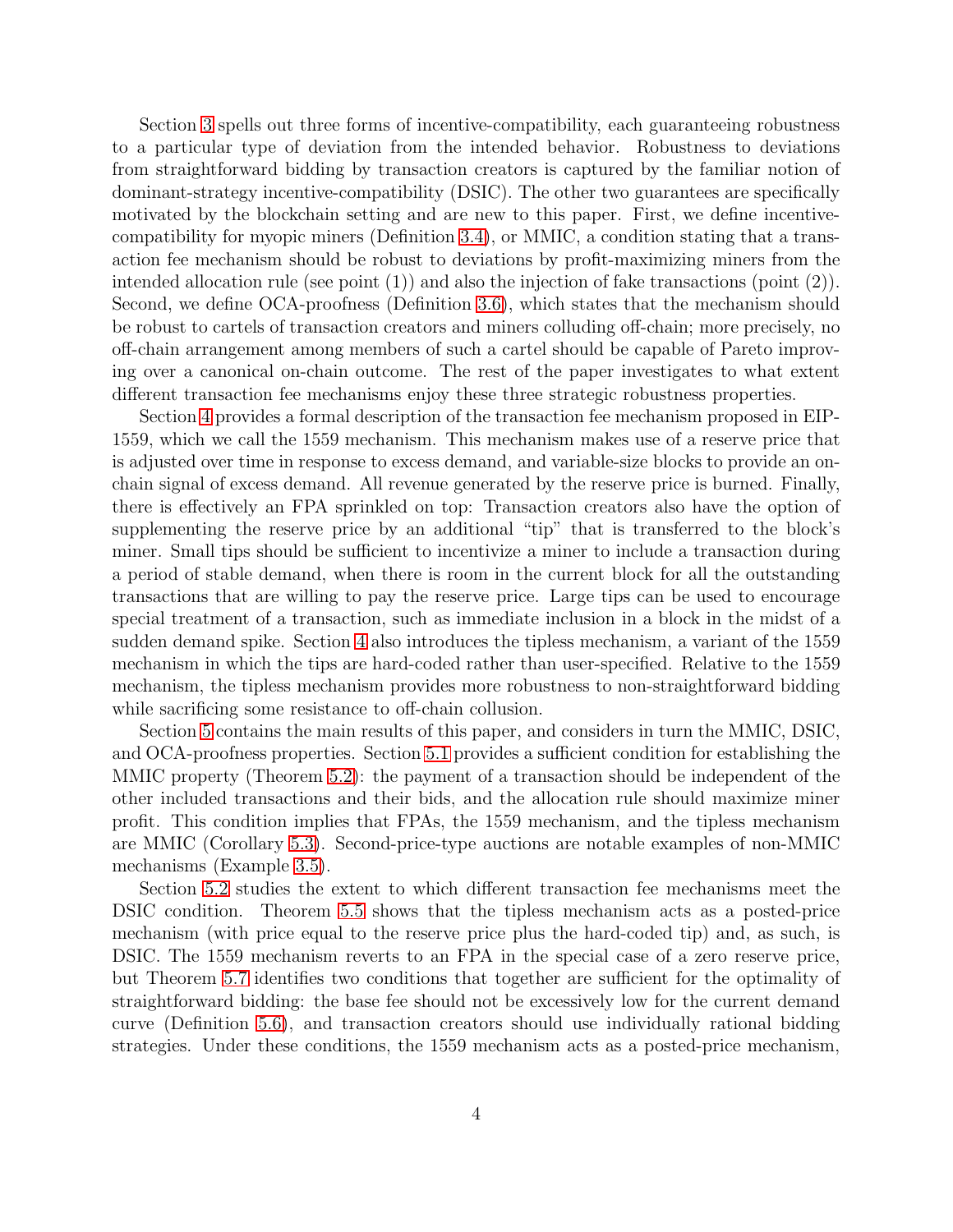with price equal to the reserve price plus the miner's opportunity cost for transaction inclusion.

Section [5.3](#page-21-0) considers OCA-proofness. Proposition [5.10](#page-21-1) offers a characterization: A transaction fee mechanism is OCA-proof if and only if there is always an individually rational bidding strategy that leads to an outcome that maximizes the joint utility of the transaction creators and the block's miner. This proposition implies that FPAs and the 1559 mechanism are both OCA-proof (Corollaries [5.11](#page-22-0) and [5.13,](#page-22-1) respectively). A key driver of the latter result is that the reserve price in the 1559 mechanism is determined solely by past history (leveraging the opportunity in point (5)) and not by a block's miner or its contents. Corollary [5.14](#page-23-0) and Remark [5.15](#page-23-1) show that the tipless mechanism loses OCA-proofness exactly in the regime in which the 1559 mechanism loses the DSIC property (that is, with an excessively low base fee). Finally, OCA-proofness considerations show that two of the major innovations in the 1559 mechanism, relative to an FPA—a reserve price and burned fees—are inextricably linked, as making either change without the other leads to a non-OCA-proof transaction fee mechanism. Intuitively, burning fees in an FPA catalyzes a miner and users to collude off-chain to avoid the burn (Corollary [5.16\)](#page-23-2) while passing revenue from a reserve price to a block's miner opens the door for low-value transactions to pay the reserve price on-chain while receiving a partial refund from the miner off-chain (Corollary [5.17\)](#page-24-0).

Section [6](#page-24-1) concludes with a discussion of the two designs that fare best in our study (the 1559 and tipless mechanisms), a "pay-it-forward" alternative to money-burning, and the possibility of long-term collusion by cartels of miners.

## Related Work

Transaction fee mechanisms have been an integral part of blockchain design since Nakamoto's original white paper introducing the Bitcoin protocol [\[24\]](#page-28-0). Since its genesis, Bitcoin has used an FPA as its transaction fee mechanism. The going price for Bitcoin transactions has been discussed much more thoroughly than the transaction fee mechanism itself. For example, the "blocksize wars" refers to a bitter dispute within the Blockchain community over whether to increase the maximum allowable size of a block (ultimately leading in 2017 to a split between Bitcoin and a new fork called Bitcoin Cash) [\[5\]](#page-26-3), and one of the primary arguments put forth by proponents of larger blocks was that it would prevent (or at least delay) high transaction fees that would be prohibitive for all but the more cost-insensitive participants. Another much-discussed issue, for example in [\[11\]](#page-27-1) and [\[16\]](#page-27-2), is whether Bitcoin becomes more vulnerable to various attacks as the fixed block reward decreases (it programmatically halves every 4 years) and the transaction fees per block increase (as one would expect if the demand for Bitcoin transactions continues to increase).

Another line of work analyzes Bitcoin transaction fees as a market equilibrium. Houy [\[17\]](#page-27-3) and Rizun [\[25\]](#page-28-2) formalized the intuitive idea that equilibrium transaction fees should be determined by the matching of supply with demand. Richer models of demand, with waiting costs and pending transactions persisting until inclusion, are considered by Easley et al. [\[14\]](#page-27-4) and Huberman et al. [\[18\]](#page-27-5). Among other results, these papers show that, as the fixed block reward decreases, the Bitcoin network can remain economically viable only if there is suf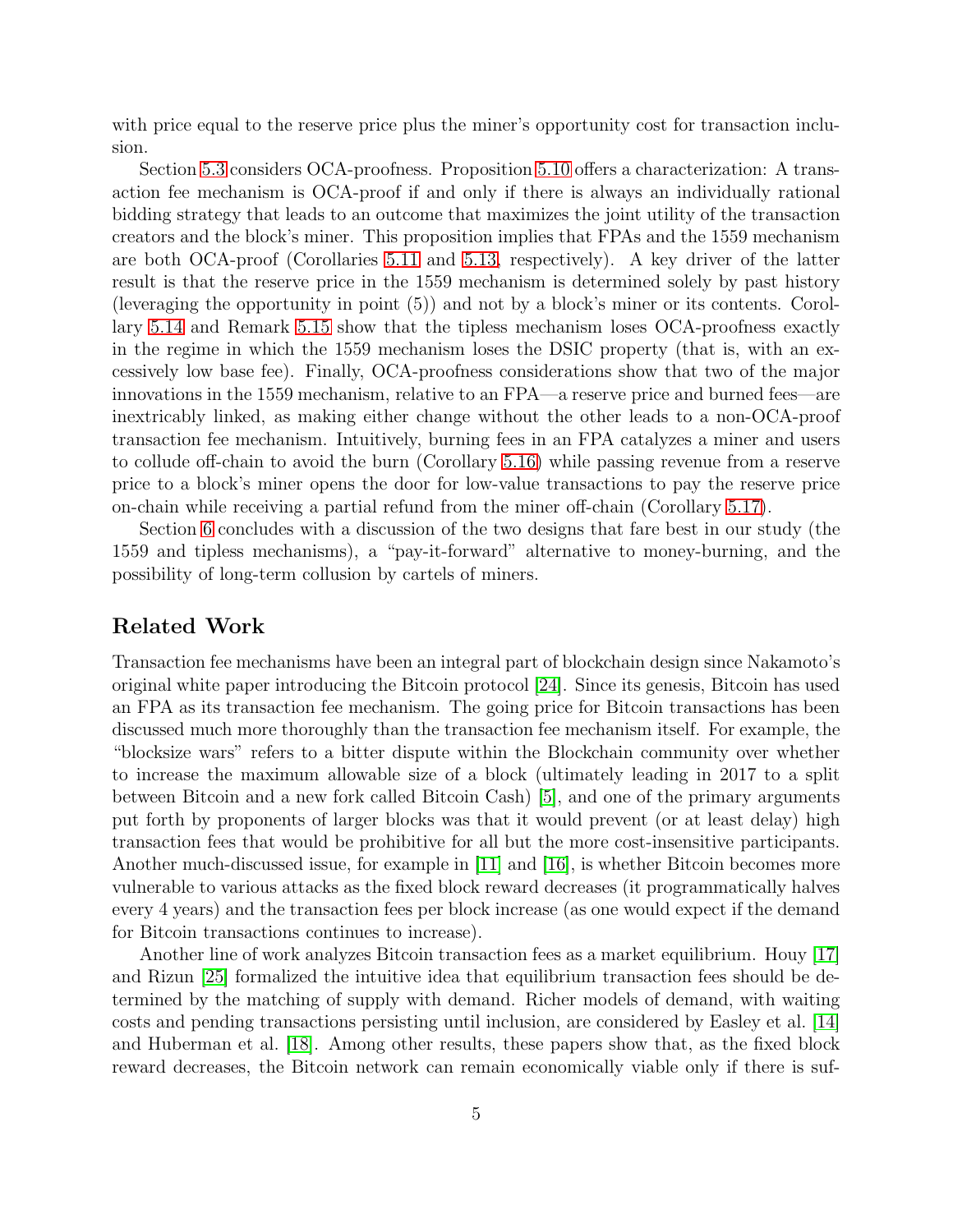ficient congestion (and consequent delays) to prop up the market-clearing transaction fees. Similar models of demand are investigated (in the context of EIP-1559) through simulations by Monnot et al. [\[22\]](#page-28-3).

Three previous works focus squarely on the design of alternative transaction fee mechanisms. Lavi et al. [\[19\]](#page-27-6) and Yao [\[27\]](#page-28-4), motivated by the aforementioned need to keep Bitcoin miner revenues high even as the block reward goes to zero, proposed the "monopolistic price" transaction fee mechanism. In this mechanism, all transactions included in a block pay the same amount (per unit size), which is the lowest bid by any included transaction. (See also Example [3.5.](#page-12-1)) Miners are then expected to maximize their revenue (price times quantity), which may involve restricting the supply (i.e., producing an underfull block) to prop up the price. Lavi et al. [\[19\]](#page-27-6) and Yao [\[27\]](#page-28-4) proved that this mechanism is "approximately DSIC," in the sense that truthful bidding is an approximately dominant strategy for users as the number of users grows large [\[19,](#page-27-6) [27\]](#page-28-4). With respect to the two new notions of incentivecompatibility introduced in this paper, the mechanism is MMIC but, on account of choosing revenue-maximization over joint utility-maximization, is not OCA-proof.

Basu et al. [\[4\]](#page-26-4) also proposed an alternative transaction fee mechanism to FPAs, with an eye toward stronger incentive-compatibility guarantees; we summarize a slightly simplified version of it here. With the monopolistic price mechanism as a starting point, the mechanism in [\[4\]](#page-26-4) adds two additional ideas. The first is to automatically charge only a nominal transaction fee to all transactions in any block that is not full. This rule is intended to prevent miners from boosting their revenue through the production of underfull blocks, though by itself the rule is toothless and leads to a mechanism equivalent to the monopolistic price mechanism (a miner can costlessly extend its favorite underfull block with minimum bid b to a full block with minimum bid b using fake transactions, all with bid b). The second new addition is that transaction fees are partially paid forward, with the transaction fee revenue from a block B split evenly between B's miner and the miners of the  $\ell-1$  subsequent blocks (here  $\ell$  is a tunable parameter). Thus, the miner of a block gets a  $1/\ell$  fraction of the transaction fee revenue in that block, along with a  $1/\ell$  fraction of the combined revenue of the preceding  $\ell - 1$  blocks. As a result, for  $\ell \geq 2$ , fake transactions now carry a cost: the miner pays their full transaction fees but recoups only a  $1/\ell$  fraction of them as revenue. In our terminology, Besu et al. [\[4\]](#page-26-4) prove that their mechanism is approximately MMIC and approximately DSIC provided the range of possible valuations is bounded and the number of transactions involved is sufficiently large. Perhaps the biggest vulnerability of this mechanism is its failure to satisfy OCA-proofness (for every  $\ell \geq 2$ ): a miner and transaction creators could collude to move all transaction fees off-chain (paid to the miner), leaving no on-chain fees to pay forward to future miners (cf., Corollary [5.17\)](#page-24-0).

Our notion of incentive-compatibility for myopic miners (Definition [3.4\)](#page-11-0) concerns an untrusted auctioneer (the miner), and as such is related to credible mechanisms [\[2\]](#page-26-5). Intuitively, a mechanism is credible if the agent tasked with carrying it out has no plausibly deniable utility-improving deviation. Interestingly, because miners can manipulate allocations but not prices (Remark [2.7\)](#page-9-1), there is no need to restrict to "plausibly deniable" deviations in Definition [3.4.](#page-11-0) Another difference is that the current theory of credible mechanisms, and in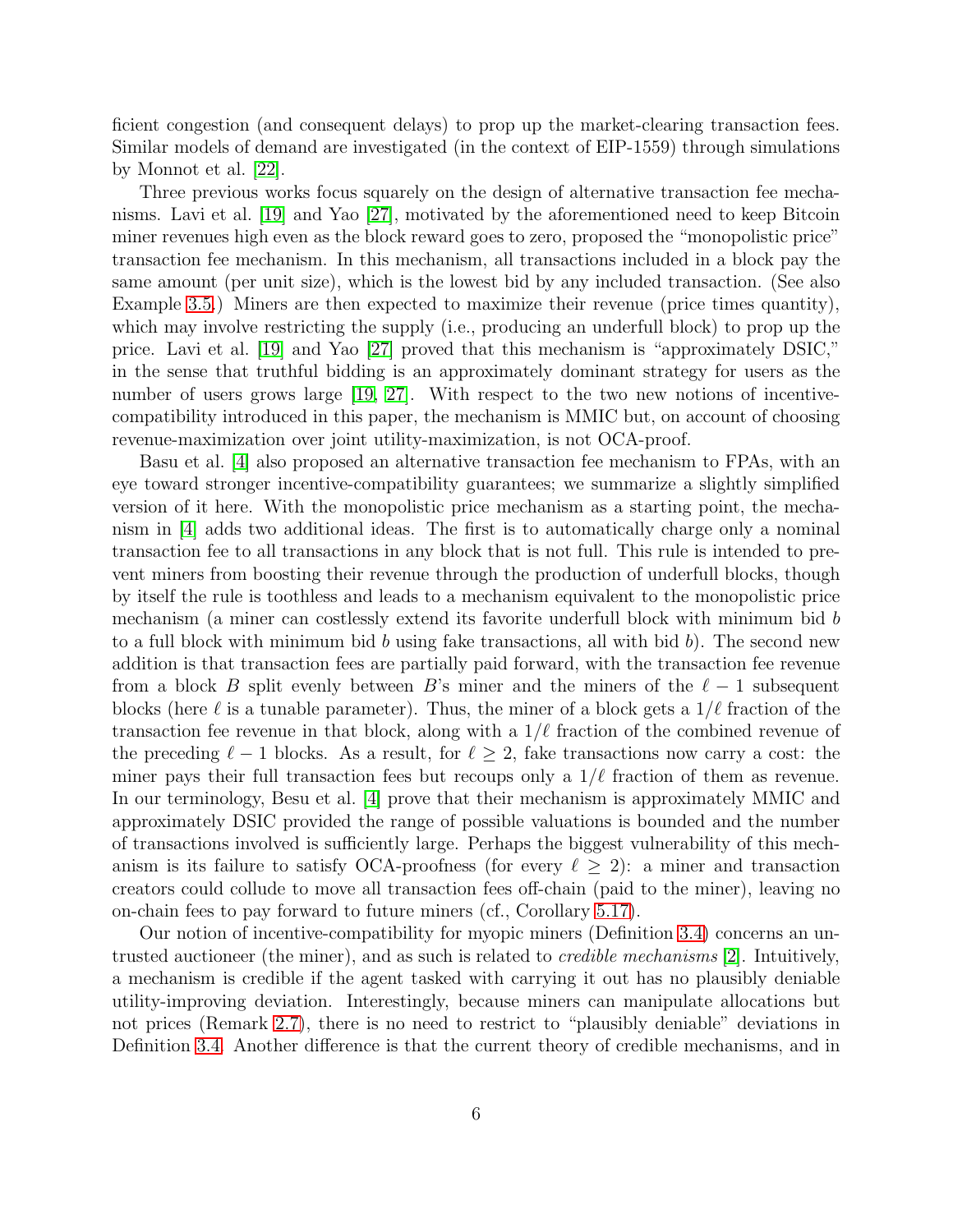particular the characterizations in [\[2\]](#page-26-5), is largely restricted to single-item auctions (though see [\[12\]](#page-27-7) for approximate revenue-optimality results in more general settings). Blockchain transaction fee mechanisms must work in the more general setting of (multi-item) knapsack auctions [\[1\]](#page-26-6).

# <span id="page-6-0"></span>2 Preliminaries

#### 2.1 Blockchain Transactions

We consider blockchains that operate in the following way (as in Bitcoin and Ethereum, for example). The blockchain maintains state (such as account balances) and carries out an ordered sequence of transactions that read from and write to the current state (such as transfers of the blockchain's native cryptocurrency). We assume that each transaction  $t$  has a publicly visible and immutable *size*  $s_t$ , and that the creator of a transaction is responsible for specifying a bid  $b_t$  per unit size, indicating a willingness to pay of up to  $s_t \cdot b_t$  (in the native currency) for the blockchain's execution of their transaction.<sup>8</sup>

A block is an ordered sequence of transactions and associated metadata (such as a reference to the predecessor block). There is a cap on the total size of the transactions included in a block, which we call the *maximum block size*.<sup>9</sup> Blocks are created and added to the blockchain by miners. Transactions are submitted by their creators to a peer-to-peer network; each miner monitors this network, maintains a *mempool* of outstanding transactions, and collects a subset of them into a block. To add a block to the blockchain, a miner provides a proof-of-work in the form of a solution to a computationally difficult cryptopuzzle; the puzzle difficulty is adjusted over time to maintain a target rate of block creation (in Ethereum, roughly one block per 13 seconds). Importantly, the miner of a block has dictatorial control over which outstanding transactions are included and their ordering within the block. Transactions are considered confirmed once they are included in a block that is added to the blockchain. The current state of the blockchain is then the result of executing all the confirmed transactions, in the specified order.<sup>10</sup>

The *transaction fee mechanism* is the part of the protocol that determines the amount that a creator of a confirmed transaction pays, and to whom that payment is directed. Historically, the biggest blockchains have used a separate first-price (i.e., pay-as-bid) auction for each block, with all proceeds going to the block's miner.

<sup>8</sup>For example, in Ethereum, transaction size is called the "gas limit" and is a measure of the cost (in computation, storage, and so on) imposed on the blockchain by the transaction's execution. For example, the most basic type of transaction (a simple currency transfer) requires 21,000 units of gas; more complex transactions require more gas.

 $9F<sup>9</sup>$  For example, in Ethereum, the maximum block size is currently 15M gas, enough for roughly 600 of the simplest transactions.

<sup>&</sup>lt;sup>10</sup>Technically, a longest-chain rule is used to resolve forks (that is, two or more blocks claiming a common predecessor). The confirmed transactions are then defined as those in the blocks that are well ensconced in the longest chain (that is, already extended by sufficiently many subsequent blocks).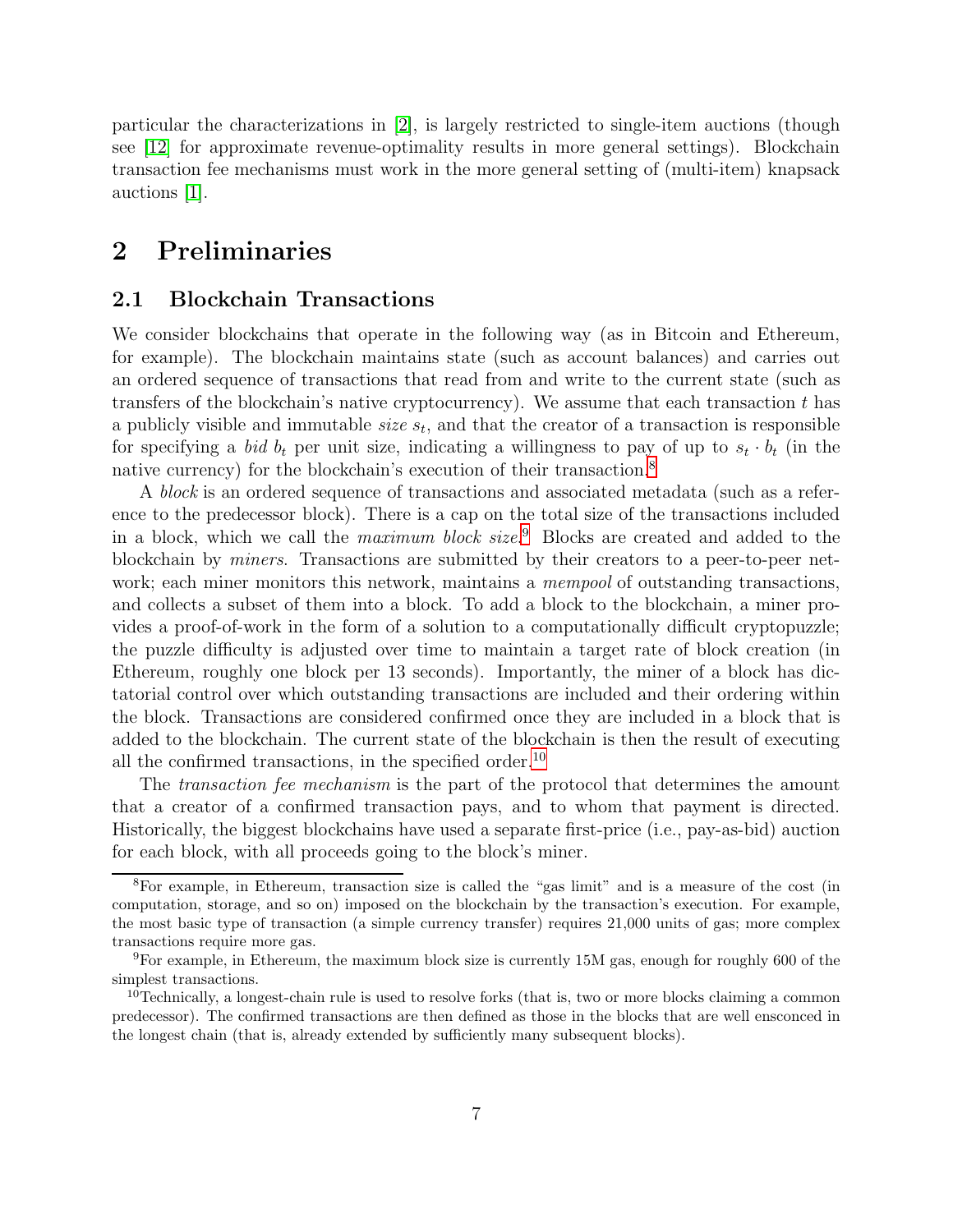### <span id="page-7-0"></span>2.2 The Basic Model

This paper focuses primarily on incentives for miners and users at the time scale of a single block, and on several important types of attacks that can be carried out at this time scale (untruthful user bids, the insertion of fake transactions and other deviations by a miner, and off-chain agreements between miners and users). We discuss incentive issues and attacks that manifest over longer time scales in Section [6.](#page-24-1)

On the supply side, let C denote the maximum size of a block  $(C$  is for "capacity"). On the demand side, we use  $M$  to denote the set of transactions in a miner's mempool at the time of the current block's creation.

We associate three parameters with each transaction  $t \in M$ :

- a size  $s_t$ ;
- a *valuation*  $v_t$  per unit of size (in the native currency);
- a *bid*  $b_t$  per unit of size (in the native currency).

The valuation is the maximum per-size price the transaction's creator would be willing to pay for its execution in the current block. The bid corresponds to the per-size price that the creator actually offers to pay, which in general can be less (or more) than the valuation. The size and bid of a confirmed transaction are recorded on-chain; the valuation of a transaction is private to its creator.

## 2.3 The Design Space: Allocation, Payment, and Burning Rules

A transaction fee mechanism decides which transactions should be included in the current block, how much the creators of those transaction have to pay, and to whom their payment is directed. These decisions are formalized by three functions: an *allocation rule*, a *payment* rule, and a burning rule. There are two significant differences between the formalism in this section and that in classical mechanism design, both dictated by blockchain idiosyncrasies: payments should depend only on on-chain information (see Remark [2.8\)](#page-9-2), and revenue can be directed wherever the protocol sees fit (see Definition [2.5\)](#page-8-0).

#### 2.3.1 Allocation Rules

We use  $\mathbf{H} = B_1, B_2, \ldots, B_{k-1}$  to denote the sequence of blocks in the current longest chain (with  $B_1$  the initial genesis block and  $B_{k-1}$  the most recent block) and M the pending transactions in the mempool. (Here  $H$  is for "history.")

**Definition 2.1 (Allocation Rule)** An *allocation rule* is a vector-valued function x from the on-chain history **H** and mempool M to a 0-1 value  $x_t(H, M)$  for each pending transaction  $t \in M$ .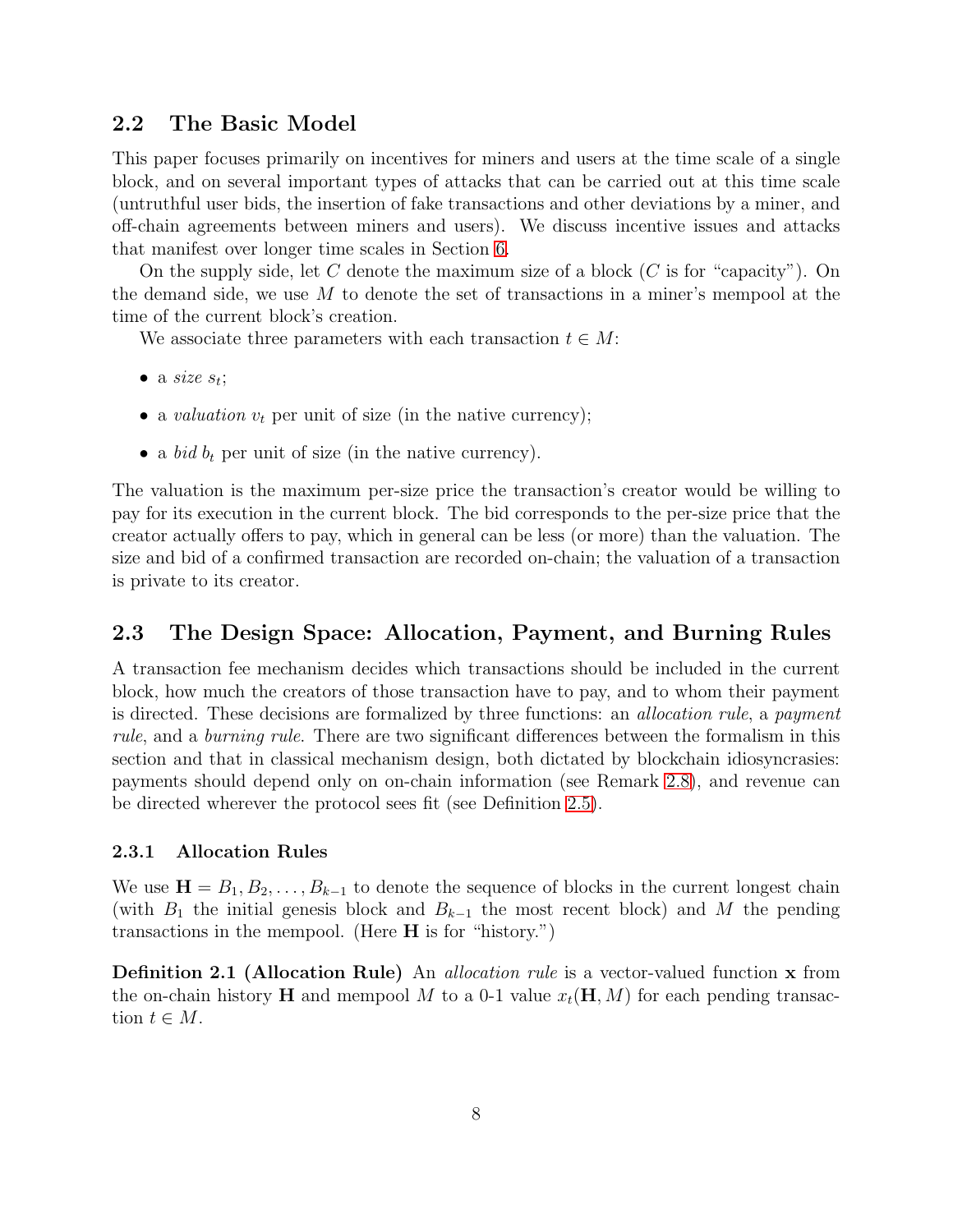A value of 1 for  $x_t(\mathbf{H}, M)$  indicates transaction t's inclusion in the current block  $B_k$ ; a value of 0 indicates its exclusion. We sometimes write  $B_k = \mathbf{x}(\mathbf{H}, M)$ , with the understanding that  $B_k$  is the set of transactions t for which  $x_t(\mathbf{H}, M) = 1$ .

We consider only feasible allocation rules, meaning allocation rules that respect the maximum block size C.

**Definition 2.2 (Feasible Allocation Rule)** An allocation rule x is *feasible* if, for every possible history  $H$  and mempool  $M$ ,

<span id="page-8-1"></span>
$$
\sum_{t \in M} s_t \cdot x_t(\mathbf{H}, M) \le C. \tag{1}
$$

<span id="page-8-3"></span>We call a set T of transactions *feasible* if they can all be packed in a single block:  $\sum_{t \in T} s_t \leq C$ .

Remark 2.3 (Miners Control Allocations) While a transaction fee mechanism is generally designed with a specific allocation rule in mind, it is important to remember that a miner ultimately has dictatorial control over the block it creates.

#### 2.3.2 Payment and Burning Rules

The payment rule specifies the revenue earned by the miner from included transactions.

Definition 2.4 (Payment Rule) A *payment rule* is a function p from the current onchain history  $H$  and transactions  $B_k$  included in the current block to a nonnegative number  $p_t(\mathbf{H}, B_k)$  for each included transaction  $t \in B_k$ .

The value of  $p_t(\mathbf{H}, B_k)$  indicates the payment from the creator of an included transaction  $t \in$  $B_k$  to the miner of the block  $B_k$  (in the native currency, per unit of size).

<span id="page-8-0"></span>Finally, the burning rule specifies the amount of money burned for each of the included transactions.

**Definition 2.5 (Burning Rule)** A *burning rule* is a function **q** from the current on-chain history **H** and transactions  $B_k$  included in the current block to a nonnegative number  $q_t(\mathbf{H}, B_k)$  for each included transaction  $t \in B_k$ .

The value of  $q_t(\mathbf{H}, B_k)$  indicates the amount of money burned by the creator of an included transaction  $t \in B_k$  (in the native currency, per unit of size). Burning money can be equated with a lump-sum refund to holders of the currency through deflation, à la stock buybacks. An alternative to money-burning that has similar game-theoretic properties is to redirect a block's revenue to entities other than the block's miner, such as a foundation or the miners of future blocks (see Section [6](#page-24-1) for further discussion).

<span id="page-8-2"></span>**Example 2.6 (First-Price Auction)** The (intended) allocation rule  $x<sup>f</sup>$  in the first-price auctions historically deployed in Bitcoin and Ethereum is to include a feasible subset of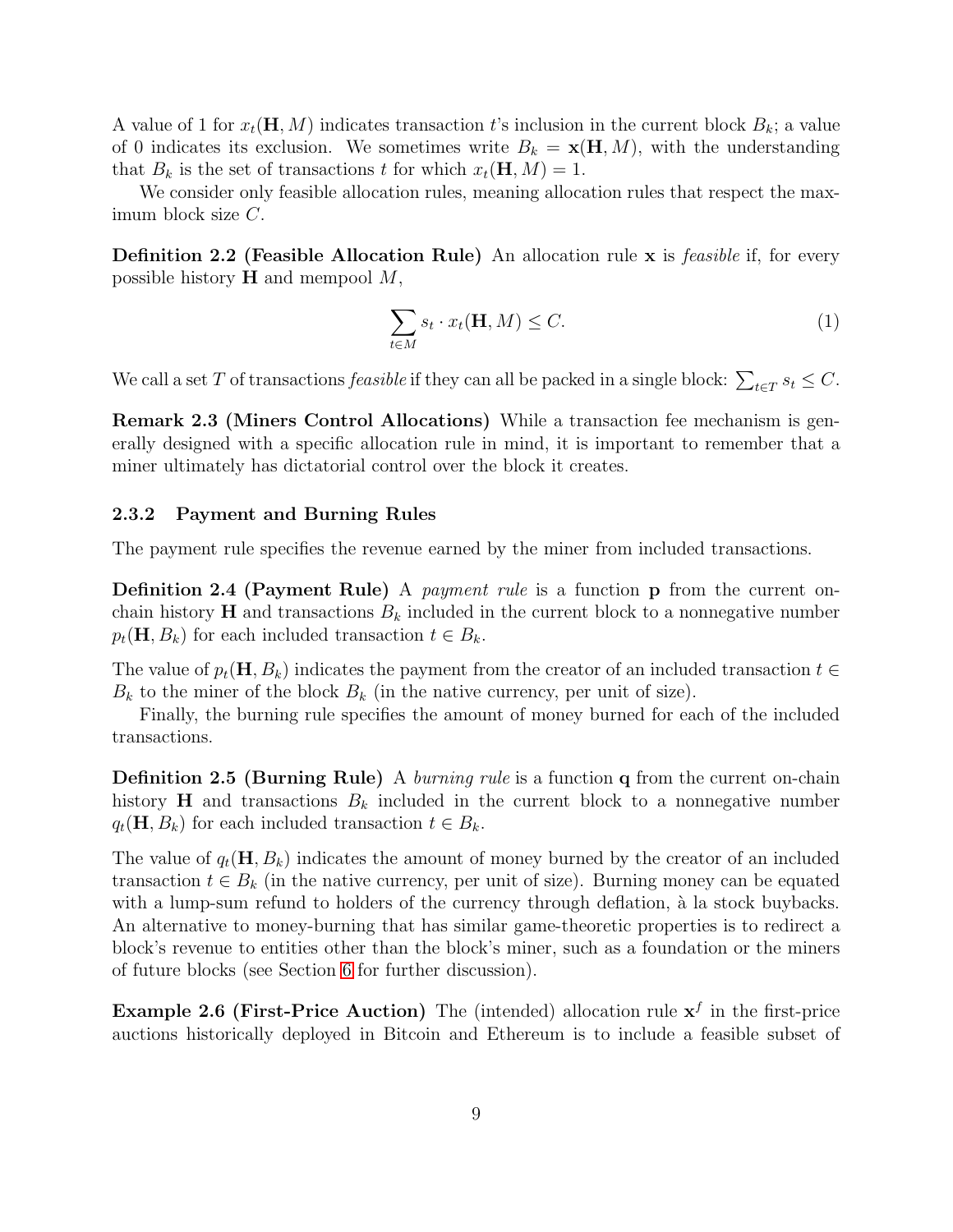outstanding transactions that maximizes the sum of the size-weighted bids. That is, the  $x_t^f$  $_t^J$ 's are assigned 0-1 values to maximize

<span id="page-9-3"></span>
$$
\sum_{t \in M} x_t^f(\mathbf{H}, M) \cdot b_t \cdot s_t,
$$
\n(2)

subject to  $(1)$ .<sup>11</sup> A winner then pays its bid (per unit of size), with all revenue going to the miner (and none burned), no matter what the blockchain history and other included transactions:  $p_t^f$  $t_t^f(\mathbf{H}, B_k) = b_t$  and  $q_t^f$  $t<sup>J</sup>(\mathbf{H}, B_k) = 0$  for all **H** and  $t \in B_k$ .

<span id="page-9-1"></span>Remark 2.7 (The Protocol Controls Payments and Burns) A miner does not control the payment or burning rule, except inasmuch as it controls the allocation, meaning the transactions included in  $B_k$ . Given a choice of allocation, the on-chain payments and fee burns are completely specified by the protocol. (Miners might seek out off-chain payments, however; see Section [3.3.](#page-12-2))

<span id="page-9-2"></span>Remark 2.8 (Mempool-Dependence) The allocation rule x depends on the mempool M because a miner can base its allocation decision on the entire set of outstanding transactions. Payment and burning rules must be computable from the on-chain history  $H$ , and in particular cannot depend on outstanding transactions of M excluded from the current block  $B_k$ <sup>12</sup>

Definition 2.9 (Transaction Fee Mechanism (TFM)) A transaction fee mechanism (TFM) is a triple  $(x, p, q)$  in which x is a feasible allocation rule, p is a payment rule, and q is a burning rule.

A TFM is a mechanism for allocating transactions to a single block. A blockchain protocol is free to use different TFMs for different blocks, perhaps informed by the blockchain's past history.

# <span id="page-9-0"></span>3 Miners, Users, and Incentive Compatibility

In an open blockchain such as Bitcoin or Ethereum, a mechanism designer must guard against harmful deviations from intended behavior by users (the creators of transactions), by miners, and by cartels of users and miners.

 $^{11}{\rm In}$  practice, some miners prefer to employ a greedy heuristic (ordering transactions by bid and including the largest feasible prefix of transactions) rather than solve this knapsack problem optimally. Because a typical block contains hundreds of transactions, the difference in revenue between a greedy and an optimal knapsack solution is usually negligible and can be safely glossed over.

<sup>&</sup>lt;sup>12</sup>In principle, one could modify a blockchain protocol to also store additional data useful for computing a payment or burning rule, such as the highest bid by an excluded transaction. This idea is a nonstarter for today's major blockchains, for two reasons: first, it would use up valuable space on the blockchain that could be used instead for processing more transactions; second, and more importantly, such metadata could be costlessly manipulated by a block's miner.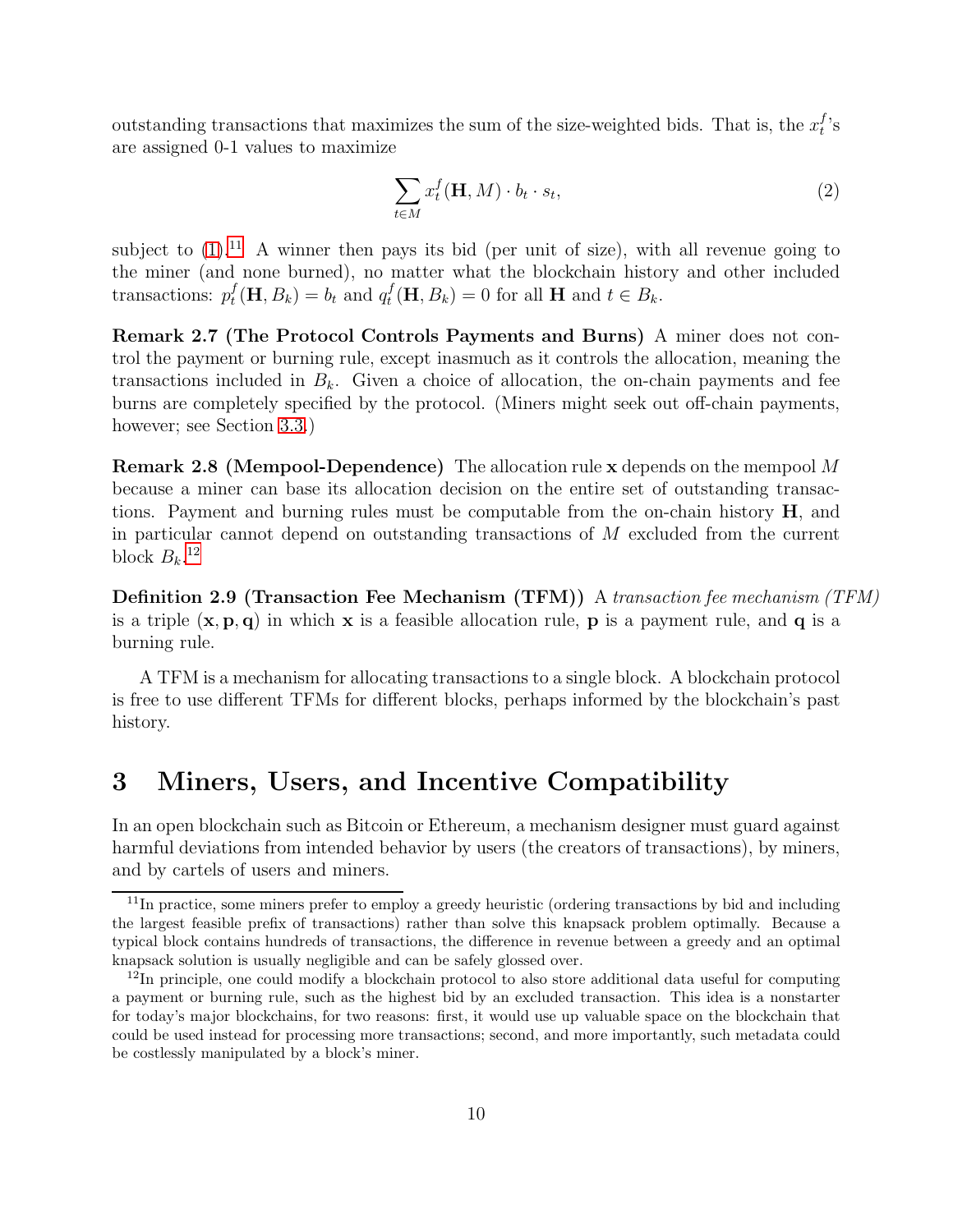#### <span id="page-10-1"></span>3.1 Users

We consider a notion of incentive compatibility for users that is familiar from traditional mechanism design, namely dominant-strategy incentive compatibility. Recall from Sec-tion [2.2](#page-7-0) that the valuation  $v_t$  of a transaction t is the maximum price (per unit of size) the transaction's creator would be willing to pay for its inclusion in the current block. We assume that a user bids in order to maximize their net gain (i.e., the value for inclusion minus the cost for inclusion). To reason about the different possible bids for a transaction  $t$ submitted to a mempool M, we use  $M(b_t)$  to denote the result of adding the transaction t with bid  $b_t$  to M. For simplicity, we assume that each transaction in the current mempool has a distinct creator.<sup>13</sup>

**Definition 3.1 (User Utility Function)** For a TFM  $(x, p, q)$ , on-chain history H, and mempool M, the utility of the originator of a transaction  $t \notin M$  with valuation  $v_t$  and bid  $b_t$  is

<span id="page-10-0"></span>
$$
u_t(b_t) := \left( v_t - \underbrace{p_t(\mathbf{H}, B_k)}_{\text{payment to miner}} - \underbrace{q_t(\mathbf{H}, B_k)}_{\text{(per unit size)}} \right) \cdot s_t
$$
 (3)

if t is included in  $B_k = \mathbf{x}(\mathbf{H}, M(b_t))$  and 0 otherwise.

In [\(3\)](#page-10-0), we highlight the dependence of the utility function on the argument that is directly under a user's control, the bid  $b_t$  submitted with the transaction. Because our focus is on incentive issues on the single-block time scale, we do not explicitly model intertemporal effects such as waiting costs or otherwise provide additional foundations for the valuation  $v_t$ of immediate inclusion.

We assume that a transaction creator bids to maximize the utility function in [\(3\)](#page-10-0). A TFM is then dominant-strategy incentive compatible (DSIC) if, assuming that the miner carries out the intended allocation rule, every user (no matter what their value) has a dominant strategy—a bid that always maximizes the user's utility [\(3\)](#page-10-0), no matter what the bids of the other users.<sup>14</sup> FPAs are, of course, not DSIC. Vickrey-Clarke-Groves (VCG) mechanisms are classical examples of DSIC mechanisms, with truthful bidding a dominant strategy; as Example [3.5](#page-12-1) shows, however, these mechanisms are problematic in a blockchain context.

### 3.2 Myopic Miners

We next formalize incentive compatibility from the perspective of a miner and a single block that they have mined—intuitively, that the miner is incentivized to implement the intended allocation rule.

<sup>13</sup>See Section [6](#page-24-1) for further discussion.

 $14$ To describe some of the transaction fee mechanisms used in practice, it will be convenient to allow dominant strategies other than truthful bidding in the definition of DSIC. The revelation principle (e.g., [\[23\]](#page-28-5)) can be used to convert any such DSIC mechanism into one in which truthful bidding is a dominant strategy.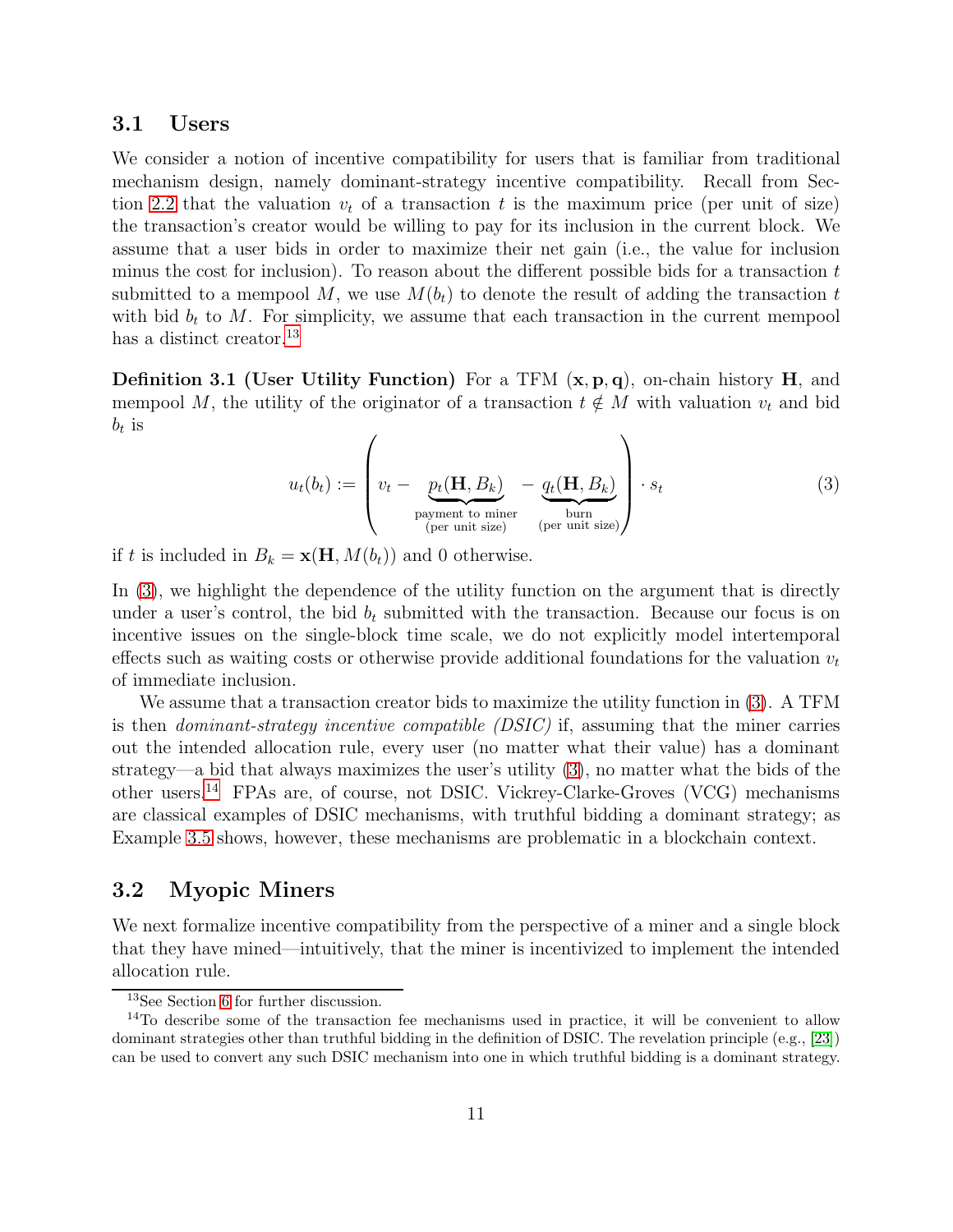We include in our model of miner utility a *marginal cost* (per unit size), denoted by  $\mu$ . (The casual reader is encouraged to take  $\mu = 0$  throughout the paper.) This parameter reflects the fact that every transaction included in a block imposes a small marginal cost on that block's miner; for example, one factor is that the probability that a block is orphaned from the main chain (i.e., the "uncle rate") increases roughly linearly with the block size [\[13\]](#page-27-8). The parameter  $\mu$  can be interpreted as the minimum price that a profit-maximizing miner would be willing to accept in exchange for transaction inclusion when the maximum block size is not a binding constraint. For simplicity, we assume that  $\mu$  is the same for all miners and common knowledge among users.

Remark 3.2 (First-Price Auctions Revisited) The first-price auction in Example [2.6](#page-8-2) is stated for the case of  $\mu = 0$ . More generally, the miner should be expected to maximize its revenue minus its costs and the " $b_t \cdot s_t$ " term in [\(2\)](#page-9-3) should be replaced by  $(b_t - \mu) \cdot s_t$ :

<span id="page-11-2"></span>
$$
\sum_{t \in M} x_t^f(\mathbf{H}, M) \cdot (b_t - \mu) \cdot s_t.
$$
 (4)

In addition to choosing an allocation (Remark [2.3\)](#page-8-3), we assume that miners can costlessly add any number of fake transactions to the mempool (with arbitrary sizes and bids). We call a miner myopic if its utility function is its net revenue from the current block (given the transactions and bids submitted by the users).<sup>15</sup>

**Definition 3.3 (Myopic Miner Utility Function)** For a TFM  $(x, p, q)$ , on-chain history H, mempool M, fake transactions F, and choice  $B_k \subseteq M \cup F$  of included transactions (real and fake), the utility of a myopic miner is

<span id="page-11-1"></span><span id="page-11-0"></span>
$$
u(F, B_k) := \underbrace{\sum_{t \in B_k \cap M} p_t(\mathbf{H}, B_k) \cdot s_t}_{\text{miner's revenue}} - \underbrace{\sum_{t \in B_k \cap F} q_t(\mathbf{H}, B_k) \cdot s_t}_{\text{free burn for miner's fake transactions}} - \underbrace{\mu \sum_{t \in B_k} s_t}_{\text{marginal costs}} \cdot (5)
$$

The first term sums over only the real included transactions, as for fake transactions the payment goes from the miner to itself. The second term sums over only the fake transactions, as for real transactions the burn is paid by their creators (not the miner). In [\(5\)](#page-11-1), we highlight the dependence of the utility function on the two arguments that are under a miner's direct control, the choices of the fake transactions F and included (real and fake) transactions  $B_k$ <sup>16</sup>

A transaction fee mechanism is generally designed with a specific allocation rule in mind (Remark [2.3\)](#page-8-3), but will miners actually implement it?

Definition 3.4 (Incentive-Compatibility for Myopic Miners (MMIC)) A TFM  $(x, p, q)$ is incentive-compatible for myopic miners  $(MMIC)$  if, for every on-chain history  $H$  and mempool  $M$ , a myopic miner maximizes its utility  $(5)$  by creating no fake transactions (i.e., setting  $F = \emptyset$  and following the suggestion of the allocation rule **x** (i.e., setting  $B_k = \mathbf{x}(\mathbf{H}, M)$ ).

<sup>&</sup>lt;sup>15</sup>Miners also receive revenue from a fixed "block reward" consisting of newly minted coins in the native currency (e.g., currently 6.25 BTC in Bitcoin and 2 ETH in Ethereum). This reward is independent of the miner's actions and is therefore irrelevant for our analysis.

<sup>&</sup>lt;sup>16</sup>We can assume that  $F \subseteq B_k$ , as there's no point to creating and then excluding a fake transaction.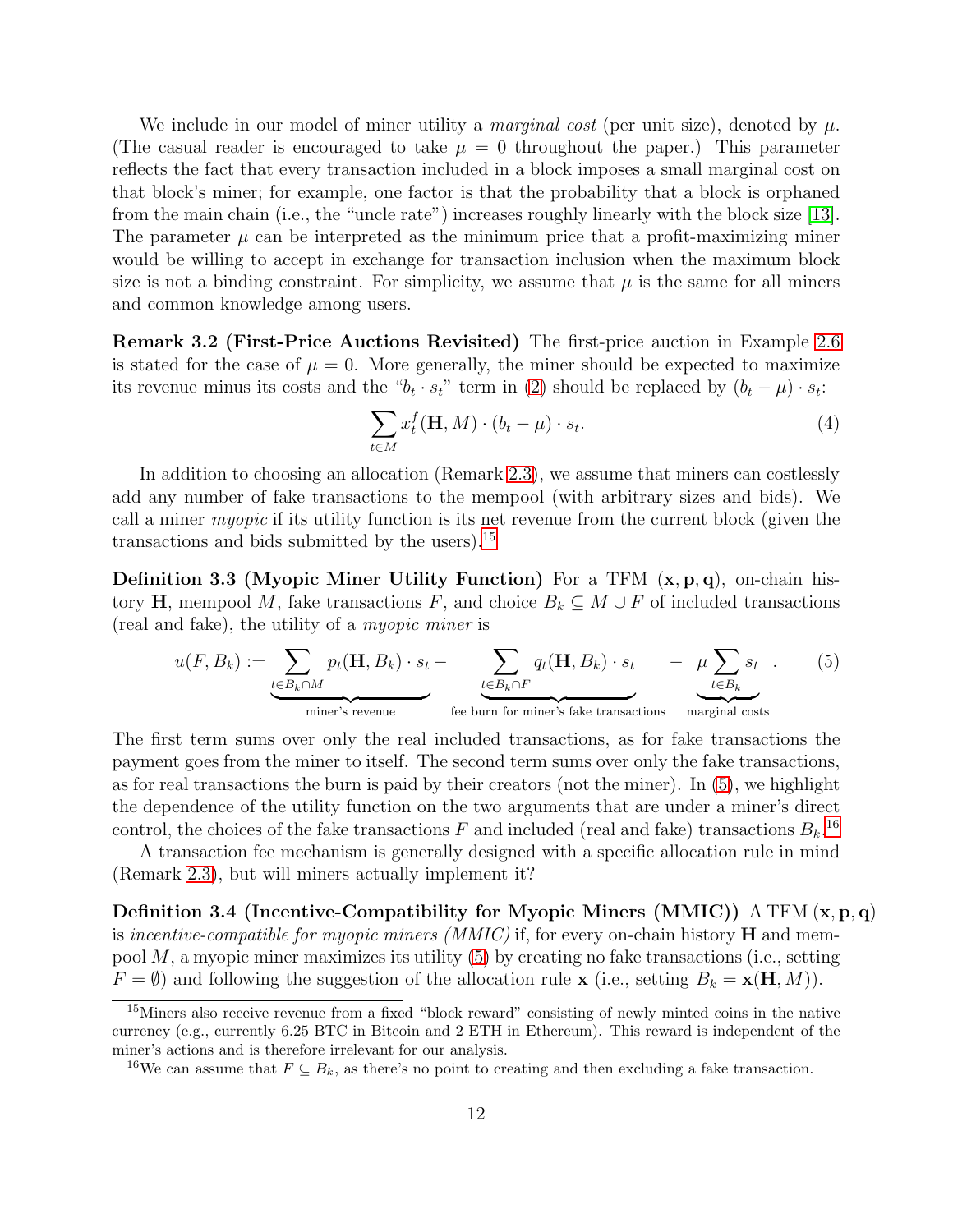For example, FPAs are MMIC—the intended allocation rule maximizes miner net revenue, which the miner is happy to do (see also Corollary [5.3\)](#page-18-1). Second-price-type auctions are not MMIC, however, as in many cases a miner can boost its revenue through the inclusion of fake transactions:

<span id="page-12-1"></span>Example 3.5 (Second-Price-Type Auctions Are Not MMIC) Consider a set of equalsize transactions and a block that has room for three of them. In this setting, a secondprice-type auction would prescribe including the three transactions with the highest bids and charging each of them (per unit size) the lowest of these three bids.<sup>17</sup> Now imagine that the top three bids are 10, 8, and 3. If a miner honestly executes the auction, its revenue will be  $3 \times 3 = 9$ . If the miner instead submits a fake transaction with bid 8 and executes the auction (with the top two real transactions included along with the fake transaction), its net revenue jumps to  $2 \times 8 = 16$ .

## <span id="page-12-2"></span>3.3 Off-Chain Agreements

Another idiosyncrasy of the blockchain setting is the easy availability of side channels and the consequent risk of off-chain collusion by users and miners. This danger is not hypothetical for a general smart contracts platform such as Ethereum, where off-chain markets are already common in practice.<sup>18</sup>

<span id="page-12-0"></span>**Definition 3.6 (Off-Chain Agreement (OCA))** For a set T of transactions and a miner m, an *off-chain agreement (OCA)* between T's creators and m specifies:

- (i) a bid vector **b**, with  $b_t$  indicating the bid to be submitted with the transaction  $t \in T$ ;
- (ii) an allocation vector  $\bf{x}$ , indicating the transactions that the miner m will include in its block;
- (iii) a per-size transfer  $\tau_t$  from the creator of each transaction  $t \in T$  to the miner m. (If  $\tau_t$  < 0, the transfer should be interpreted as a refund from the miner to the transaction creator.)

In an OCA, each creator of a transaction t agrees to submit t with an on-chain bid of  $b_t$ while transferring  $\tau_t \cdot s_t$  to the miner m off-chain; the miner, in turn, agrees to mine a block comprising the agreed-upon transactions of T.

Intuitively, we define a TFM to be "OCA-proof" if no OCA Pareto improves over a canonical on-chain outcome. More formally, by a *bidding strategy*, we mean a function  $\sigma$ :  $\mathbb{R}^+ \to \mathbb{R}^+$  mapping user valuations to on-chain bids. For a valuation profile **v**,  $\sigma(\mathbf{v})$  denotes the bid vector obtained by the component-wise application of  $\sigma$ . With respect to a fixed

<sup>&</sup>lt;sup>17</sup>A classical Vickrey auction would prescribe charging the highest losing bid rather than the lowest winning bid. The former is off-chain and thus unusable in a blockchain context, while the latter is on-chain and typically a close enough approximation.

 $18$ See, e.g., <https://docs.flashbots.net/flashbots-auction/overview/>.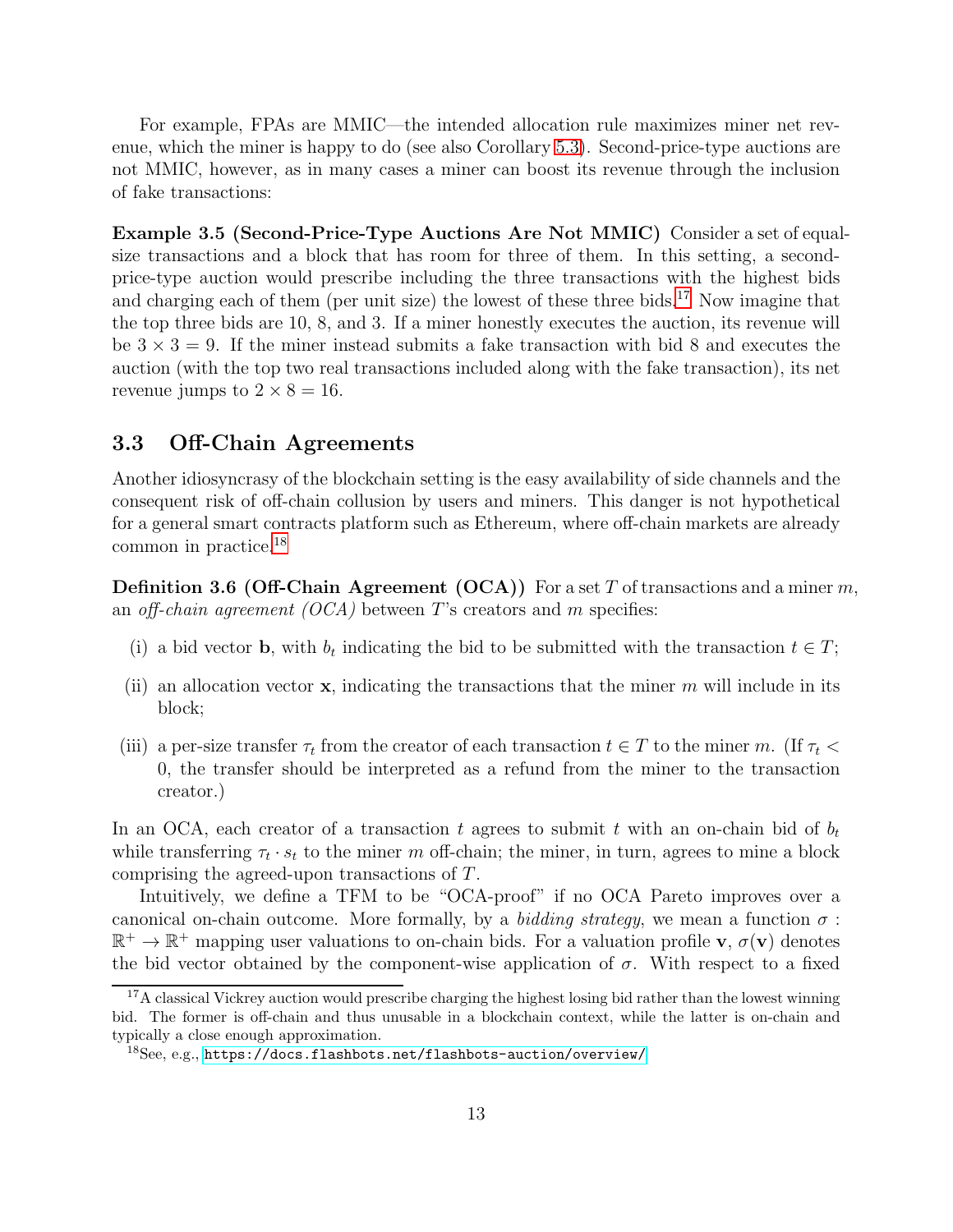TFM  $(x, p, q)$ , a bidding strategy  $\sigma$  is *individually rational* if collective bidding according to  $\sigma$  guarantees nonnegative utility for all. Equivalently (using [\(3\)](#page-10-0)), a bidding strategy is individually rational if for every on-chain history  $H$ , transactions T with valuations  $v$ , and transaction t in  $B_k = \mathbf{x}(\mathbf{H}, T(\sigma(\mathbf{v})))$ :<sup>19</sup>

$$
p_t(\mathbf{H}, B_k) + q_t(\mathbf{H}, B_k) \le v_t.
$$

<span id="page-13-1"></span>**Definition 3.7 (OCA-Proof)** A TFM  $(x, p, q)$  is *OCA-proof* if, for every on-chain history H, there exists an individually rational bidding strategy  $\sigma_H$  such that, for every possible set  $T$  of outstanding transactions and valuations  $\bf{v}$ , there is no OCA under which the utility [\(3\)](#page-10-0) of every transaction creator and the utility [\(5\)](#page-11-1) of the miner is strictly higher than in the outcome  $B_k = \mathbf{x}(\mathbf{H}, M(\sigma_{\mathbf{H}}(\mathbf{v})))$  with on-chain bids  $\sigma_{\mathbf{H}}(\mathbf{v})$  and no off-chain transfers.

In other words, if a TFM is not OCA-proof, then there is a possible blockchain history such that, no matter what individually rational bidding strategy users use, there will be cases in which off-chain collusion collectively benefits the miner and users.

OCA-proofness can differentiate seemingly similar TFMs. For example, we'll see in Section [5.3](#page-21-0) that first-price auctions in which all proceeds go to the miner are OCA-proof, while those in which any amount of revenue is burned are not.

## <span id="page-13-0"></span>4 The 1559 and Tipless Mechanisms

This section formalizes the description of the transaction fee mechanism proposed in EIP-1559, along with an alternative design that offers a different set of trade-offs (a stronger incentive-compatibility guarantee for users but weaker resistance to off-chain agreements). Both will serve in the next section as running examples for our main results.

Burning a history-dependent base fee. Here are the first three (of eight) key ideas in EIP-1559:

- 1. Each block has a protocol-computed reserve price (per unit size) called the base fee. Paying the base fee is a prerequisite for inclusion in a block.
- 2. The base fee is a function of the preceding blocks only, and does not depend on the transactions included in the current block.
- 3. All revenues from the base fee are burned—that is, permanently removed from the circulating supply of the native currency.

<sup>&</sup>lt;sup>19</sup>Here  $T(\mathbf{b})$  denotes the mempool with transactions specified by T and bids specified by **b**.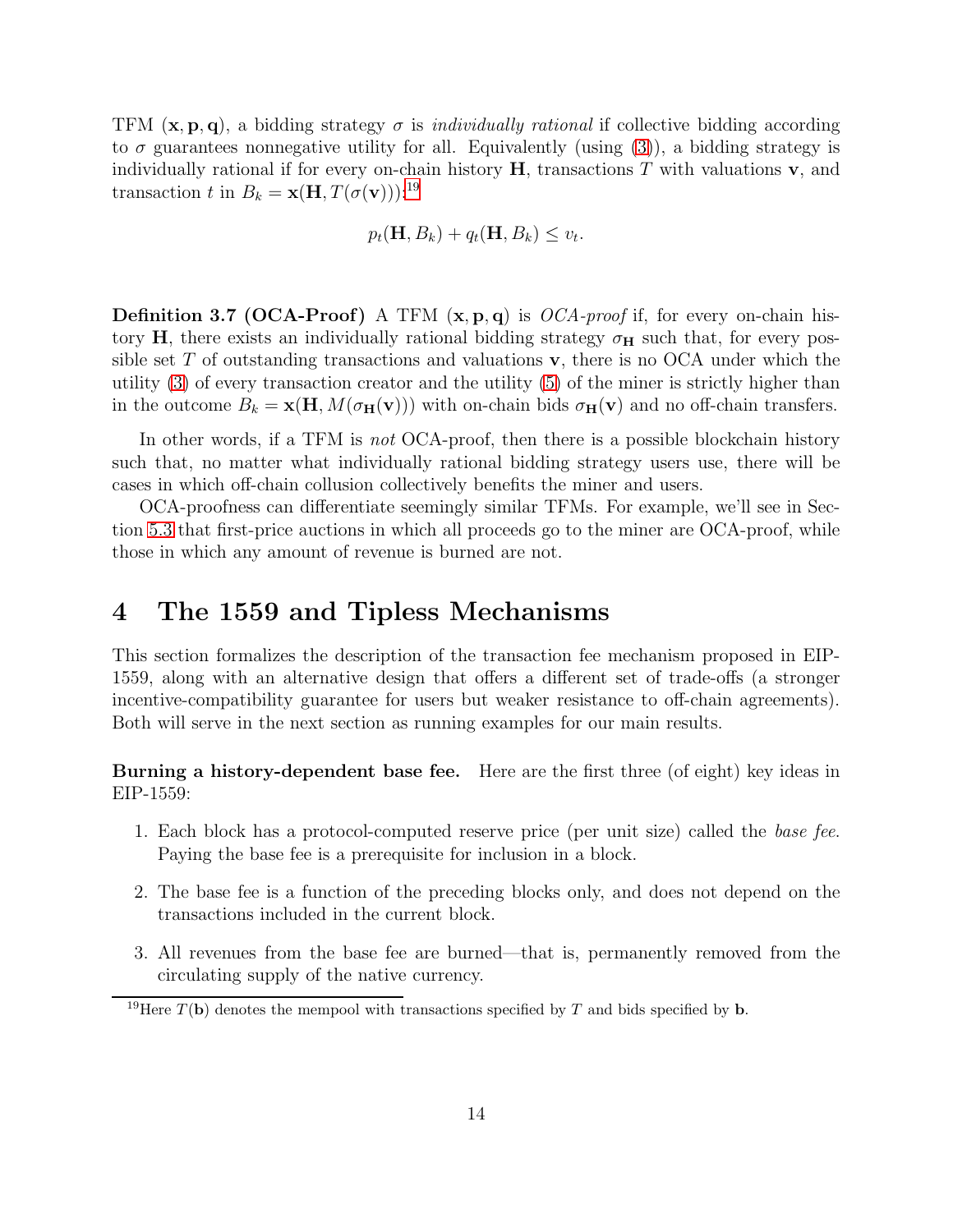The second point is underspecified; how, exactly, is the base fee derived from the preceding blocks? Intuitively, increases and decreases in demand should put upward and downward pressure on the base fee, respectively. But the blockchain records only the confirmed transactions, not the transactions that were priced out. If miners publish a sequence of maximum-size blocks, how can the protocol distinguish whether the current base fee is too low or exactly right?

Variable-size blocks. The next key idea is to relax the constraint that every block has size at most  $C$  and instead require only that the *average* block size is at most  $C$ . The mechanism in EIP-1559 then uses past block sizes as an on-chain measure of demand, with big blocks (size above  $C$ ) and small blocks (size less than  $C$ ) signaling positive and negative excess demand, respectively. Some finite maximum block size is still needed to control network congestion, which in EIP-1559 is twice the average block size:

- 4. Double the maximum block size (to  $2C$ ), with the old maximum  $(C)$  serving as the target block size.
- 5. Adjust the base fee upward or downward whenever the size of the latest block is bigger or smaller than the target block size, respectively.<sup>20</sup>

If the base fee is burned rather than given to miners, why should miners bother to include any transactions in their blocks at all? Also, what happens when there are lots of transactions (with total size exceeding  $2C$ ) willing to pay the current base fee?

Tips. The transaction fee mechanism proposed in EIP-1559 addresses the preceding two questions by allowing the creator of a transaction to specify a tip, to be paid above and beyond the base fee, which is transferred to the miner of the block that includes the transaction (as in a first-price auction). Intuitively, small tips should be sufficient to incentivize a miner to include a transaction during a period of stable demand, when there is room in the current block for all the outstanding transactions that are willing to pay the base fee. Large tips can be used to encourage special treatment of a transaction, such as the immediate inclusion in a block in the midst of a sudden demand spike. The final ingredients of the mechanism in EIP-1559 are:

- 6. Rather than a single bid, a transaction now includes a tip and a fee cap. A transaction will be included in a block only if its fee cap is at least the block's base fee.
- 7. If a size-s transaction with tip  $\delta$  and fee cap c is included in a block with base fee r, the transaction creator pays a total of  $s \cdot \min\{r + \delta, c\}.$

 $^{20}$ Precisely, empty and maximize-size blocks decrease and increase the base fee by 12.5%, respectively, with the effect of other block sizes then determined by linear interpolation. (In particular, blocks matching the target size do not alter the base fee.)

The exact formula by which the base fee evolves is not important for our game-theoretic analysis. Recent works that study the dynamics of this and other base fee update rules include [\[20\]](#page-27-9) and [\[15\]](#page-27-10).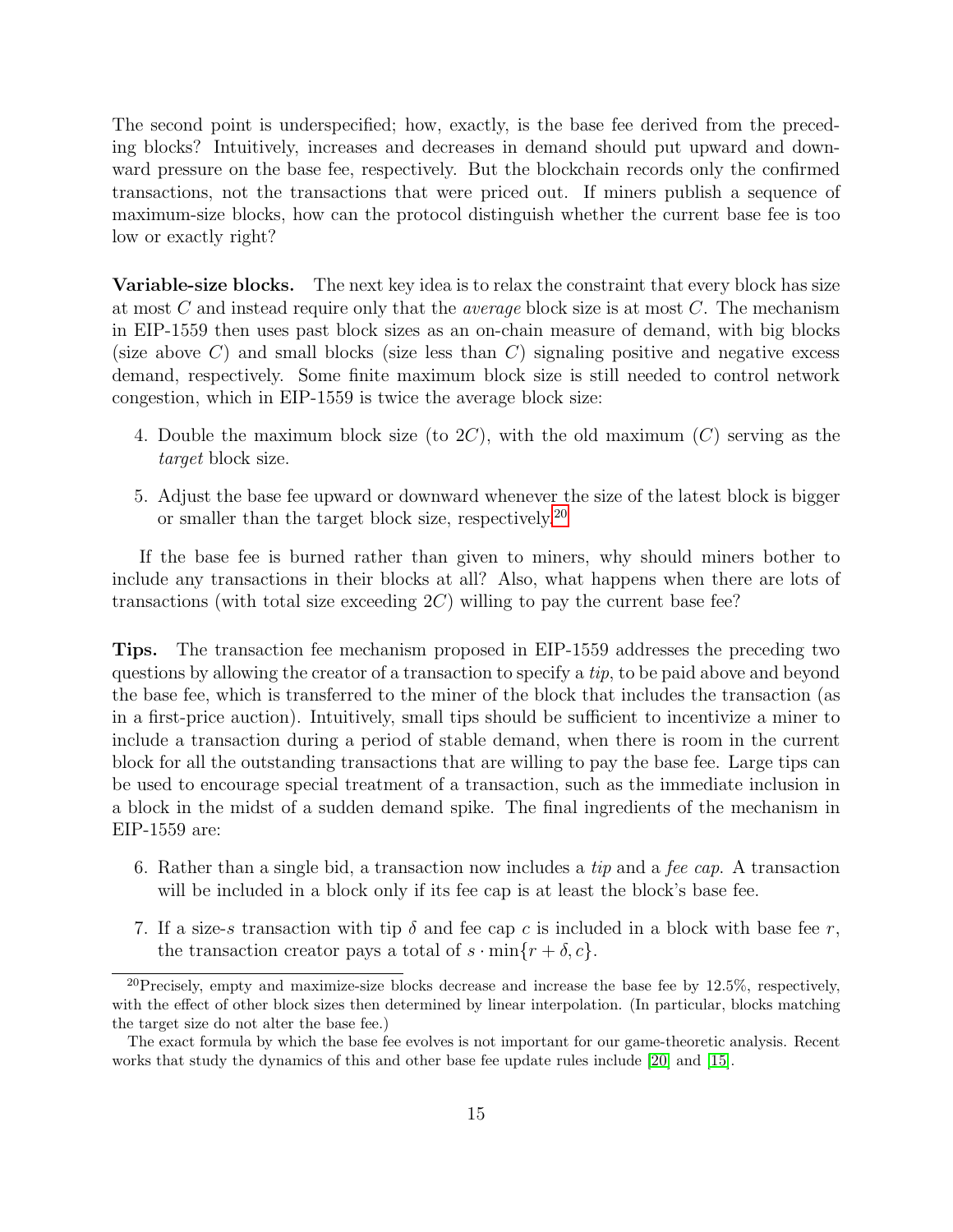8. Revenue from the base fee (that is,  $s \cdot r$ ) is burned and the remainder  $(s \cdot \min{\delta, c-r})$ ) is transferred to the miner of the block.

Thus, with respect to a base fee r, a transaction t with tip  $\delta_t$  and fee cap  $c_t$  is interpreted as a transaction with bid  $b_t = \min\{r + \delta_t, c_t\}.$ 

The 1559 mechanism. We are now in a position to phrase EIP-1559's transaction fee mechanism—for shorthand, the 1559 mechanism—in the language of Section [2.](#page-6-0) Because the base fee of a block depends solely on the contents of the preceding blocks, we can denote by  $\alpha(\mathbf{H})$  the base fee of a block  $B_k$  with history **H**.

**Definition 4.1 (1559 Mechanism)** For each history **H** and corresponding base fee  $r =$  $\alpha(H)$ :

(a) the (intended) allocation rule  $\mathbf{x}^*$  of the 1559 mechanism is to include a feasible subset of outstanding transactions that maximizes the sum of the size-weighted bids, less the cost and total base fee paid (and subject to the block size constraint [\(1\)](#page-8-1), with capacity  $2C$ :

<span id="page-15-2"></span><span id="page-15-0"></span>
$$
\sum_{t \in M} x_t^*(\mathbf{H}, M) \cdot (b_t - r - \mu) \cdot s_t;
$$
 (6)

(b) the payment rule of the 1559 mechanism is

$$
p_t^*(\mathbf{H}, B_k) = b_t - r
$$

for all  $t \in B_k$ ;

(c) the burning rule of the 1559 mechanism is

$$
q_t^*(\mathbf{H}, B_k) = r
$$

for all  $t \in B_k$ .

**The tipless mechanism.** We next define the *tipless mechanism*, so called because it is essentially the 1559 mechanism with constant and hard-coded tips rather than variable and user-specified tips. As with the 1559 mechanism, each block has a base fee  $r = \alpha(H)$  that depends on past blocks and is burned. The creator of a transaction t specifies a fee cap  $c_t$ but no tip. This parameter induces a bid  $b_t$  for the transaction with respect to any given base fee r, namely  $b_t = \min\{r + \delta, c_t\}$ . Here  $\delta$  is a hard-coded tip to incentivize miners to include transactions—for example, equal to (or perhaps slightly higher than) the marginal cost  $\mu^{21}$  In effect, the bid space of the mechanism is  $[0, r+\delta]$ , with higher bids automatically interpreted as  $r+\delta$  by the protocol. Only transactions with bid  $r+\delta$  are eligible for inclusion in a block with base fee  $r$ ; transactions with lower bids included in the block are considered invalid by the protocol.

<span id="page-15-1"></span><sup>&</sup>lt;sup>21</sup>More generally, the hard-coded tip  $\delta$  could be adjusted over time via hard forks, as is typically done for a number of other protocol parameters.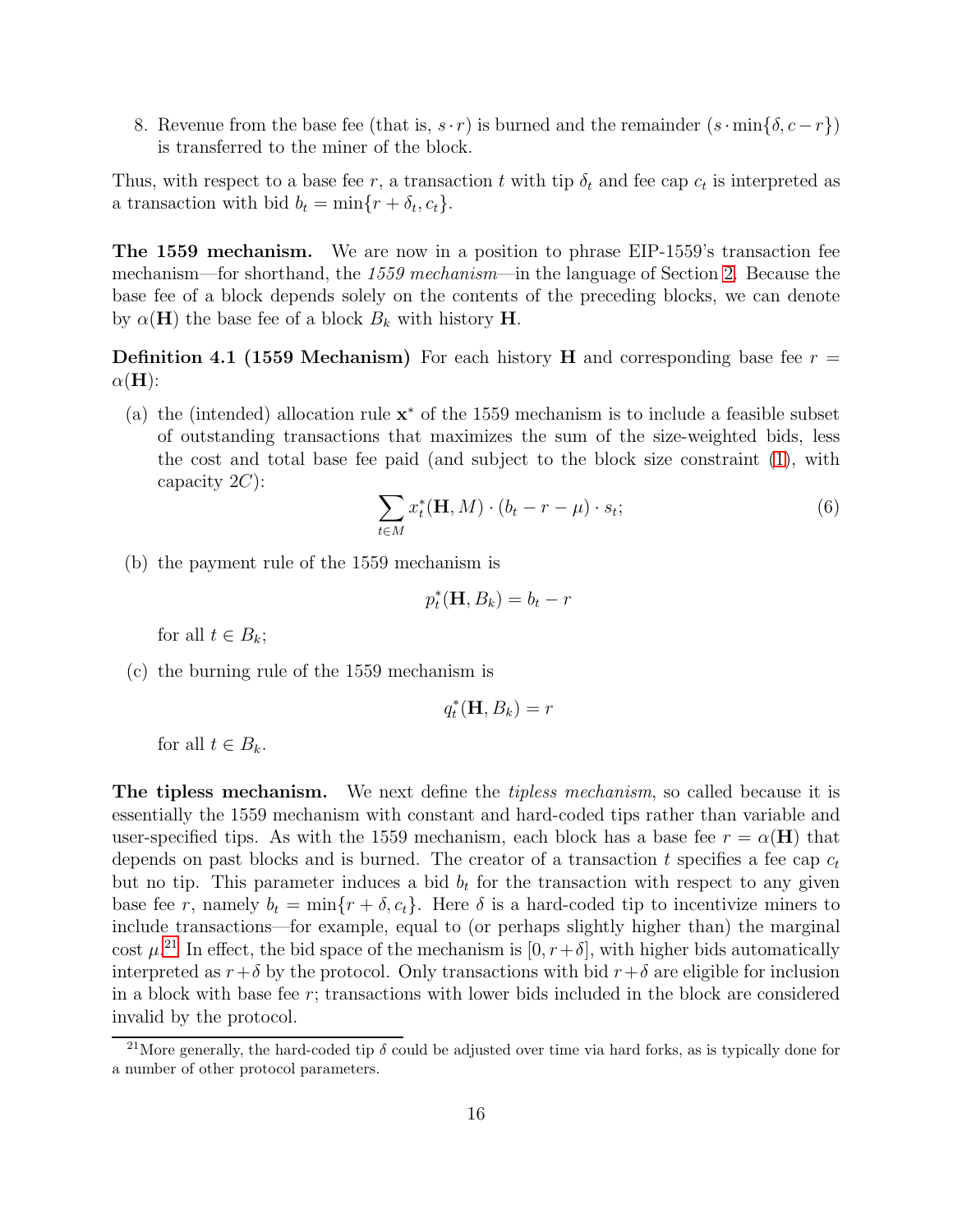Definition 4.2 (Tipless Mechanism) Fix a hard-coded user tip  $\delta$ . For each history H and corresponding base fee  $r = \alpha(\mathbf{H})$ :

(a) the (intended) allocation rule  $\mathbf{x}^{\delta}$  of the tipless mechanism is to maximize miner revenue from eligible transactions (i.e., those with bid at least  $r + \delta$ ), less costs and subject to  $(1)$  with maximum block size  $2C$ :

$$
\sum_{t \in M \, : \, b_t \ge r + \delta} x_t^{\delta}(\mathbf{H}, M) \cdot (\delta - \mu) \cdot s_t,
$$
\n<sup>(7)</sup>

or equivalently, in the intended regime with  $\delta \geq \mu$ , to include a largest-possible subset of eligible transactions; $^{22}$ 

(b) the payment rule of the tipless mechanism is

$$
p_t^{\delta}(\mathbf{H}, B_k) = \delta
$$

for all  $t \in B_k$ ;

(c) the burning rule of the tipless mechanism is

$$
q_t^{\delta}(\mathbf{H}, B_k) = r
$$

for all  $t \in B_k$ .

# <span id="page-16-0"></span>5 Main Results: Which TFMs Are MMIC, DSIC, or OCA-Proof?

This section develops general tools for reasoning about the incentive guarantees of different transaction fee mechanisms. We use six specific TFMs to illustrate our results:

- 1. A first-price auction (FPA), as described in Example [2.6.](#page-8-2)
- 2. A second-price-type auction (SPA), similar to Example [3.5.](#page-12-1) For concreteness, we assume that the intention is for a miner to order the outstanding transactions in nonincreasing order of bid (per unit size) and include the largest feasible prefix of transactions. All included transactions pay the lowest accepted bid (per unit size), and all revenue is passed on to the miner.
- 3. A first-price auction in which a  $\beta \in (0,1]$  fraction of the transaction fees are burned  $(\beta$ -burn FPA)—that is, with  $p_t(\mathbf{H}, B_k) = (1 - \beta)b_t$  and  $q_t(\mathbf{H}, B_k) = \beta b_t$  for an included transaction with bid  $b_t$ .
- 4. The 1559 mechanism, as described in Definition [4.1.](#page-15-0)

 $^{22}$ Ties between subsets are intended to be broken consistently and independently of transactions' fee caps.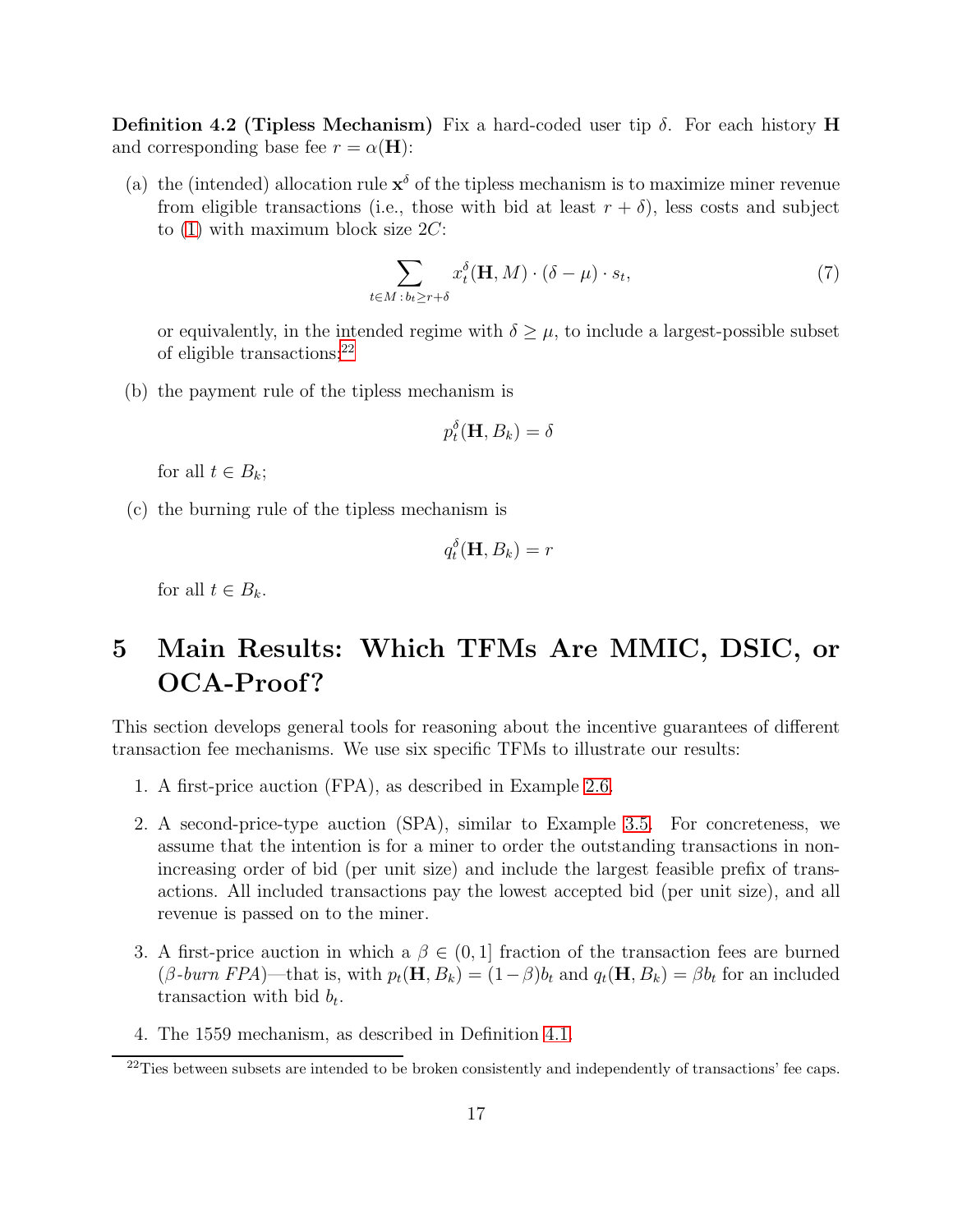5. The β-burn 1559 mechanism, in which a  $\beta \in [0, 1)$  fraction of the base fee revenues are burned and the rest are passed on to a block's miner—that is, with  $p_t(\mathbf{H}, B_k) = b_t - \beta r$ and  $q_t(\mathbf{H}, B_k) = \beta r$  for an included transaction with bid  $b_t$  (where  $r = \alpha(\mathbf{H})$ ). The intended allocation rule is analogous to that of the 1559 mechanism, with transactions chosen to maximize

$$
\sum_{t \in M \,:\, b_t \geq r} x_t(\mathbf{H}, M) \cdot (b_t - \beta r - \mu) \cdot s_t.
$$

6. The tipless mechanism, as described in Definition [4.2.](#page-15-1)

| <b>TFM</b> | MMIC?                              | DSIC?                                                    | OCA-proof?                                  |
|------------|------------------------------------|----------------------------------------------------------|---------------------------------------------|
| FPA        | yes (Cor. 5.3)                     | no (obvious)                                             | yes $(Cor. 5.11)$                           |
| SPA        | no (Ex. 3.5)                       | $\text{almost}^{23}$                                     | almost (Rem. $5.12$ )                       |
|            | $\beta$ -burn FPA   yes (Cor. 5.3) | no (obvious)                                             | no (Cor. $5.16$ )                           |
| 1559       |                                    | yes $(Cor. 5.3)$   usually (Thm. 5.7)                    | yes (Cor. $5.13$ )                          |
|            |                                    | $\beta$ -burn 1559   yes (Cor. 5.3)   usually (Rem. 5.8) | no $(Cor. 5.17)$                            |
| tipless    |                                    | $\vert$ yes (Cor. 5.3) $\vert$ yes (Thm. 5.5)            | usually (Cor. $5.14 + \mathrm{Rem.} 5.15$ ) |

Table [1](#page-17-1) summarizes the implications of our results for these six designs.

<span id="page-17-1"></span>Table 1: Which of the six listed TFMs are MMIC, DSIC, or OCA-proof.

Thus, if we assess these TFMs solely according to these three types of incentive guarantees, FPAs dominate  $\beta$ -burn FPAs with  $\beta > 0$ ; the 1559 mechanism dominates these and β-burn 1559 mechanisms with  $\beta$  < 1; and the 1559 mechanism and the tipless mechanism are incomparable.

## <span id="page-17-0"></span>5.1 A Sufficient Condition for MMIC

The MMIC condition (Definition [3.4\)](#page-11-0) states that a revenue-maximizing miner should be incentivized to follow the intended allocation rule. Example [3.5](#page-12-1) shows that not all interesting mechanisms are MMIC, and in particular that second-price-type auctions do not satisfy the condition. What goes wrong in Example [3.5](#page-12-1) is that the payment collected from one transaction depends on the other included transactions. We call a payment rule separable if this is not the case.

**Definition 5.1 (Separable Payment Rule)** A payment rule **p** is *separable* if, for every on-chain history **H** and block  $B_k$ , the payment  $p_t(\mathbf{H}, B_k)$  of an included transaction  $t \in B_k$ is independent of the set  $B_k - \{t\}$  of other included transactions and their bids.

<sup>&</sup>lt;sup>23</sup>An SPA that uses the lowest included bid as a proxy for the highest excluded bid is not generally DSIC. However, it is approximately DSIC (with truthful bidding always nearly maximizing bidder utility) whenever these two values are close (as one would expect in a block with hundreds of transactions).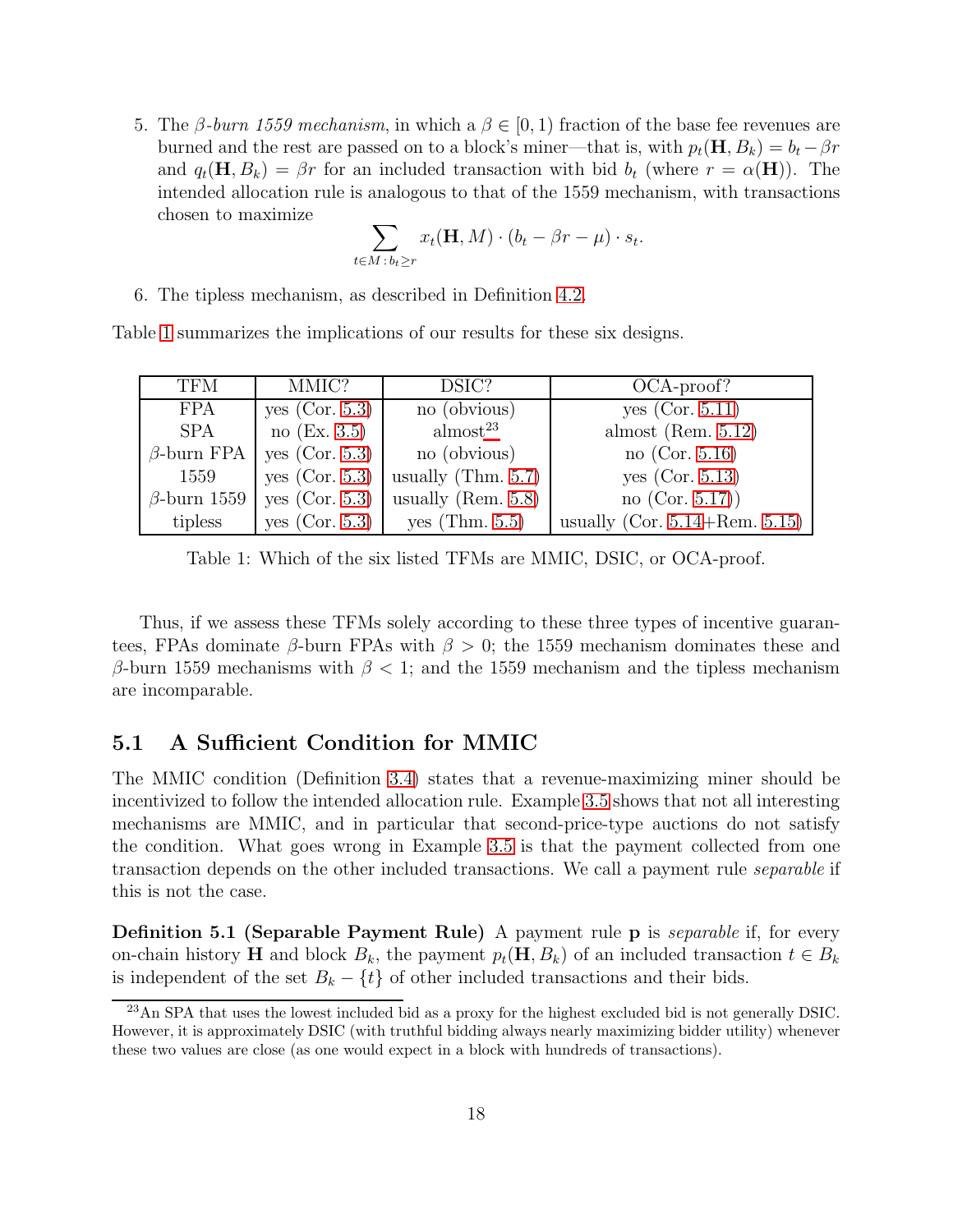For a separable payment rule **p** and a fixed transaction t (with some bid  $b_t$ ), we can write  $p_t(\mathbf{H})$  for the payment that t's creator would pay should t be included in the block  $B_k$  that follows the history H. (This notation is well defined by separability.)

A separable payment rule p suggests a corresponding revenue-maximizing allocation rule x, in which a miner always chooses the most profitable subset of transactions. That is, given on-chain history **H** and a mempool  $M$ , the  $x_t$ 's are assigned 0-1 values to maximize

<span id="page-18-2"></span><span id="page-18-0"></span>
$$
\sum_{t \in M} x_t(\mathbf{H}, M) \cdot (p_t(\mathbf{H}) - \mu) \cdot s_t,
$$
\n(8)

subject to feasibility.

Every TFM that uses a separable payment rule and the corresponding revenue-maximizing allocation rule is MMIC.

Theorem 5.2 (Separable Payments and Revenue Maximization Imply MMIC) If  $\mathbf{p}$  is a separable payment rule,  $\mathbf{x}$  is the corresponding revenue-maximizing allocation rule, and  $\bf{q}$  is an arbitrary burning rule, then the TFM  $({\bf x}, {\bf p}, {\bf q})$  is MMIC.

*Proof:* Fix an on-chain history **H**, a mempool M, and a marginal cost  $\mu \geq 0$ . By Definition [4.1,](#page-15-0) myopic miner utility [\(5\)](#page-11-1) equals

$$
u(F, B_k) := \underbrace{\sum_{t \in B_k \cap M} (p_t(\mathbf{H}) - \mu) \cdot s_t}_{\text{revenue less marginal costs}} - \underbrace{\sum_{t \in B_k \cap F} (\mu + q_t(\mathbf{H}, B_k)) \cdot s_t}_{\text{fake transaction costs}},
$$
(9)

where  $B_k$  denotes the transactions included by the miner and F the fake transactions that it creates. Included fake transactions can only increase the second term (as  $\mu$  and  $\mathbf q$  are nonnegative) while leaving the first unaffected (because p is separable), and so a myopic miner can be assumed to include only real transactions in  $B_k$ . In this case, myopic miner utility equals

<span id="page-18-1"></span>
$$
\sum_{t \in B_k} (p_t(\mathbf{H}) - \mu) \cdot s_t,
$$

which is identical to the quantity [\(8\)](#page-18-2) maximized by the revenue-maximizing allocation rule. Thus, myopic miner utility is maximized by following the allocation rule and setting  $B_k$ equal to  $\mathbf{x}(\mathbf{H}, M)$ .

FPAs use the separable payment rule with  $p_t(\mathbf{H}) = b_t$  and the corresponding revenue-maximizing rule (see [\(4\)](#page-11-2)). β-burn FPAs use the separable rule  $p_t(\mathbf{H}) = (1-\beta)b_t$  and the same revenue-maximizing allocation rule. The 1559,  $\beta$ -burn 1559, and tipless mechanisms use the separable payment rules given by  $p_t(\mathbf{H}) = b_t - r$ ,  $p_t(\mathbf{H}) = b_t - \beta r$ , and  $p_t(\mathbf{H}) = \delta$ , respectively, where r denotes the 1559 mechanism's current base fee (which, crucially, depends only on  $\mathbf{H}$ ) and  $\delta$  is the hard-coded tip in the tipless mechanism. By definition, all three mechanisms use the corresponding revenue-maximizing allocation rules. Applying Theorem [5.2:](#page-18-0)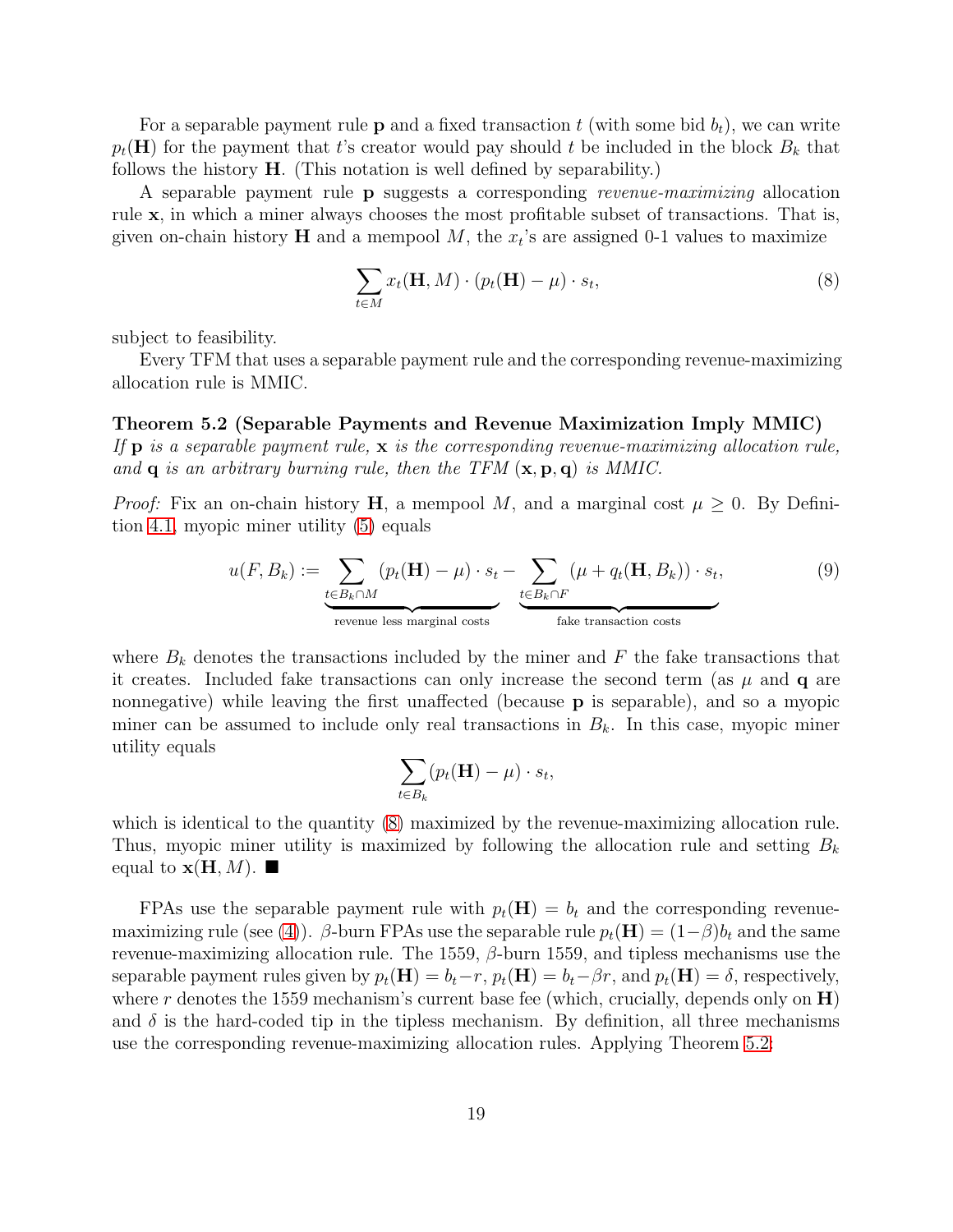Corollary 5.3 (Five MMIC TFMs) FPAs,  $\beta$ -burn FPAs, the 1559 mechanism, the  $\beta$ burn 1559 mechanism, and the tipless mechanism are all MMIC.

Remark 5.4 There exist MMIC TFMs that do not employ a separable payment rule. For example, define **q** as the all-zero function,  $p_t(\mathbf{H}, B_k) = b_t$  if t is the highest-bidding transaction included in  $B_k$  (with ties broken arbitrarily but consistently), and  $p_t(\mathbf{H}, B_k) = 0$ otherwise. Define x as the rule that includes only the highest-bidding transaction in the mempool (or, if every bid is less than  $\mu$ , includes nothing). This TFM is MMIC even though p is not separable. The monopolistic price mechanism proposed by Lavi et al. [\[19\]](#page-27-6) is another example. Characterizing the MMIC TFMs is an interesting open research question.

### <span id="page-19-0"></span>5.2 DSIC TFMs

The DSIC condition (Section [3.1\)](#page-10-1) states that every transaction creator should always have a dominant bidding strategy—a bid that maximizes their utility [\(3\)](#page-10-0), no matter what the bids of others. The optimal bid in an FPA or  $\beta$ -burn FPA depends on others' bids, so these TFMs are not DSIC.

<span id="page-19-1"></span>The tipless mechanism is an example of a DSIC TFM.

#### Theorem 5.5 The tipless mechanism is DSIC.

*Proof:* Fix an on-chain history H and corresponding base fee  $r = \alpha(H)$ . The claim is that the bidding strategy  $\sigma(v_t) = \min\{r + \delta, v_t\}$  is a dominant strategy for every bidder, where  $\delta$ denotes the value of the hard-coded tip in the tipless mechanism.<sup>24</sup>

Fix a set T of transactions with valuations v and a transaction  $t \in T$ . Suppose t's creator bids  $b_t = \sigma(v_t) = \min\{r + \delta, v_t\}$ . If t is a low-value transaction (with  $v_t < r + \delta$ ), every alternative bid  $b_t$  either has no effect on t's utility or leads to t's inclusion in the block; the latter only occurs when  $b_t \geq r + \delta$ , in which case the creator's utility drops from 0 to  $(v_t - b_t) \cdot s_t < 0$ . For a high-value transaction (with  $v_t \geq r + \delta$ ), every alternative bid  $b_t$ either has no effect on the creator's utility or, if the alternative bid triggers  $t$ 's exclusion, drops its utility from a nonnegative number  $(v_t - r - \delta) \cdot s_t \geq 0$  to 0.<sup>25</sup> We conclude that the bid  $\sigma(v_t) = \min\{r + \delta, v_t\}$  is always utility-maximizing for t's creator.

The 1559 mechanism is not DSIC in general, as for the special case of a zero base fee it is equivalent to an FPA. However, given that the base fee is automatically adjusted over time in response to excess demand, one might expect that, in a typical block, the base fee is

 $24$ In the mechanism's implementation (Section [4\)](#page-13-0), this is precisely the bid induced by a truthfully reported fee cap (with  $c_t = v_t$ ) and the current base fee r.

<sup>25</sup>Recall that the tipless mechanism's allocation rule includes a largest-possible subset of the eligible transactions (i.e., transactions t with  $b_t \geq r + \delta$ ), breaking ties between subsets in a consistent and bidindependent way. (Unless  $\delta < \mu$ , in which case the mechanism never includes any transactions and is trivially DSIC.)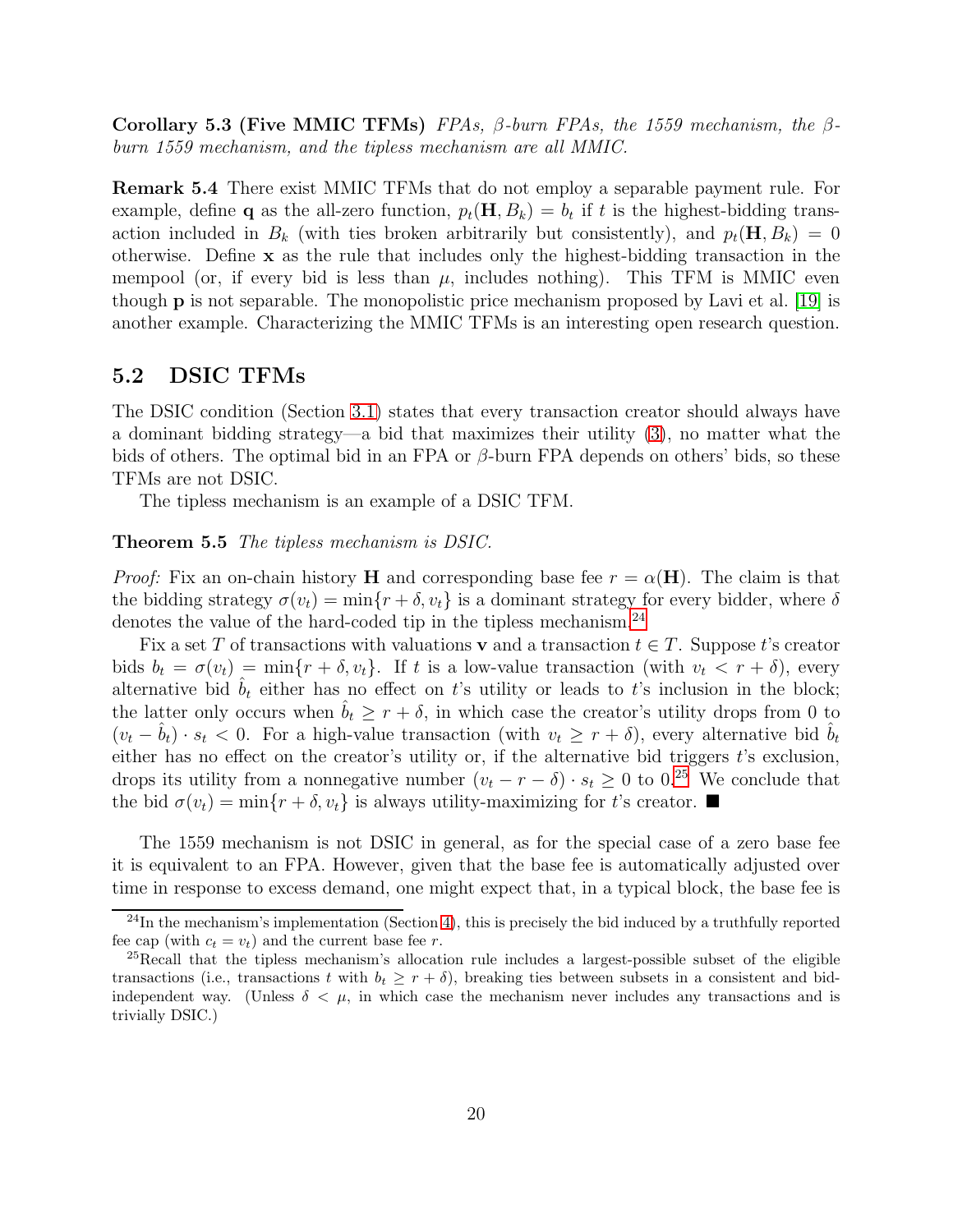<span id="page-20-1"></span>sufficiently high to exclude all but a reasonable number of transactions in the mempool. Can we at least argue that, if the base fee "does its job," then the 1559 mechanism is DSIC?<sup>26</sup>

**Definition 5.6 (Excessively Low Base Fee)** Let  $\mu$  denote the marginal cost. In the 1559 mechanism, a base fee r is excessively low for a set T of transactions with valuations  $\bf{v}$  if the demand at price  $r + \mu$  exceeds the maximum block size 2C:

$$
\sum_{\substack{t \in M : v_t \ge r + \mu \\ \text{ demand at price } r + \mu}} s_t > 2C.
$$
\n(10)

Are excessively low base fees the only obstruction to the DSIC property? Not quite. The issue is that if, for whatever reason, users choose to overbid (with  $b_t > v_t$ ), a base fee may act as if it is excessively low (with respect to the reported bids) even though it is not (with respect to the true valuations).<sup>27</sup> The next result proves that these are the only two obstructions to achieving DSIC—without them, the 1559 mechanism effectively acts as a posted price mechanism with a price (per unit size) equal to the base fee r plus the miner marginal cost  $\mu$ .

<span id="page-20-0"></span>Theorem 5.7 (The 1559 Mechanism Is Usually DSIC) Fix an on-chain history H and corresponding base fee  $r = \alpha(\mathbf{H})$ , a marginal cost  $\mu$ , and a set T of transactions with valuations  $\bf{v}$ . If r is not excessively low for T and transaction creators cannot overbid, the bidding strategy  $b_t = \sigma(v_t) = \min\{r + \mu, v_t\}$  is a dominant strategy for every bidder.<sup>28</sup>

*Proof:* Fix a transaction  $t \in T$ , with valuation  $v_t$ . Suppose first that  $v_t < r + \mu$ . The objective [\(6\)](#page-15-2) of the 1559 allocation rule prescribes including only transactions  $s \in T$  with  $b_s \geq r + \mu$ . If t's creator bids  $b_t = \min\{r + \mu, v_t\} = v_t$ , the transaction will be excluded from the block and the resulting utility will be 0. Every alternative bid  $b_t$  either leads to the same outcome or, if it results in t's inclusion in the block, leads to negative utility (at most  $v_t - (r + \mu) < 0$ .

Now suppose that  $v_t \geq r + \mu$ . Because transaction creators cannot overbid, the transactions  $w \in T$  with  $b_w \ge r + \mu$  are a subset of the transactions  $w \in T$  with  $v_w \ge r + \mu$ . Thus, because r is not excessively low for  $T$ , there is room for all of these transactions (no matter what  $b_t$  is):

$$
\sum_{\substack{w \in T : b_w \ge r + \mu \\ \text{total size of included txs}}} s_w \le \sum_{\substack{w \in T : v_w \ge r + \mu \\ \text{ demand at price } r + \mu}} s_w \le 2C. \tag{11}
$$

<sup>26</sup>A natural conjecture is that, for an appropriately tuned base fee update rule  $\alpha$ , excessively low base fees should arise only in short transitory periods while waiting for the base fee to catch up to a large and sudden demand spike. Preliminary investigations by [\[21\]](#page-28-6) with synthetic data provide some initial support for this conjecture.

<sup>&</sup>lt;sup>27</sup>Note that an individually rational bidding strategy (as defined in Section [3.3\)](#page-12-2) for the 1559 mechanism never overbids.

<sup>28</sup>In the mechanism's implementation (Section [4\)](#page-13-0), this is precisely the bid induced by a truthfully reported fee cap (with  $c_t = v_t$ ), a tip of  $\mu$ , and a current base fee of r.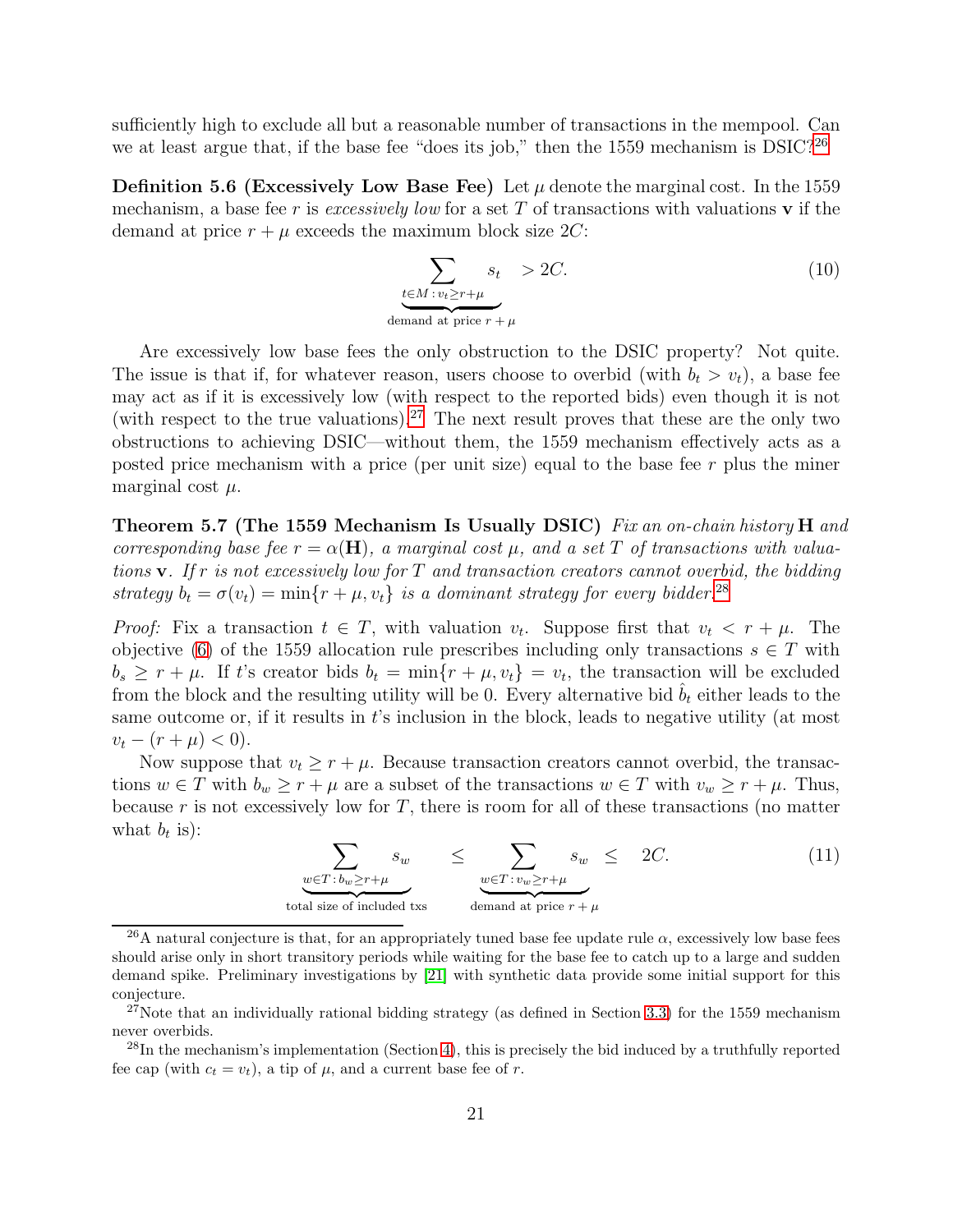If t's creator bids  $b_t = \min\{r + \mu, v_t\} = r + \mu$ , the transaction will be included in the block and the resulting utility will be  $v_t - (r + \mu) \geq 0$ . Every alternative bid either leads to t's exclusion (resulting in utility 0) or to t's inclusion at a price higher than  $r + \mu$ . We conclude that there is no alternative bid for  $t$  that increases its creator's utility, and hence  $\sigma(v_t) = \min\{r + \mu, v_t\}$  is a dominant bidding strategy.

<span id="page-21-2"></span>Remark 5.8 (The  $\beta$ -Burn 1559 Mechanism) The  $\beta$ -burn 1559 and 1559 mechanisms make the same allocation decisions and charge the same total price (i.e., miner payment plus burn) for included transactions, and differ only in how the payments by users are directed. Thus the two mechanisms are identical from the user perspective, and Theorem [5.7](#page-20-0) carries over immediately to all  $β$ -burn 1559 mechanisms.

#### <span id="page-21-0"></span>5.3 Characterizing OCA-Proofness

The OCA-proofness condition (Definition [3.7\)](#page-13-1) requires the existence of a canonical and individually rational on-chain outcome that cannot be Pareto improved by any off-chain agreement (specifying the on-chain allocation and bids, and the off-chain transfers between users and the block's miner).

Because OCAs can specify arbitrary transfers, we can characterize OCA-proofness in terms of a surplus-maximization property. The next definition is the sum of the utility functions of the miner and all the creators of pending transactions.

**Definition 5.9 (Joint Utility)** For an on-chain history  $H$  and mempool  $M$ , the *joint util*ity of the miner and the creators of transactions in M for a block  $B_k$  is

<span id="page-21-3"></span>
$$
\sum_{t \in B_k} \left( v_t - q_t(\mathbf{H}, B_k) - \mu \right) \cdot s_t.
$$
\n(12)

From the perspective of a coalition of users and a miner, on-chain and off-chain payments from the users to the miner (the  $p_t$ 's specified by the TFM and the  $\tau_t$ 's specified by the OCA) remain within the coalition and cancel out; burned money (the  $q_t$ 's) is transferred outside the coalition and is therefore a loss.

<span id="page-21-1"></span>Proposition 5.10 (OCA-Proof  $\Leftrightarrow$  Joint Utility-Maximization) A TFM (x, p, q) is OCAproof if and only if, for every on-chain history  $H$ , there exists an individually rational bidding strategy  $\sigma_{\mathbf{H}}$  such that, for every possible set T of outstanding transactions and valuations  $\mathbf{v}$ , the outcome  $B_k = \mathbf{x}(\mathbf{H}, T(\sigma_{\mathbf{H}}(\mathbf{v})))$  maximizes the joint utility [\(12\)](#page-21-3) over every possible on*chain outcome*  $\mathbf{x}(\mathbf{H}, \mathbf{b})$ .

*Proof:* For the "only if" direction, suppose there exists a history  $H$  such that, for every individually rational bidding strategy  $\sigma_{\rm H}$ , there is a set T of transactions with valuations **v** and a set **b** of on-chain bids such that the joint utility of the outcome  $\mathbf{x}(\mathbf{H}, T(\mathbf{b}))$  is strictly larger than that of the outcome  $\mathbf{x}(\mathbf{H}, T(\sigma_{\mathbf{H}}(\mathbf{v})))$ . Then, there is an OCA that uses on-chain bids b and suitable transfers to share the additional joint utility (relative to the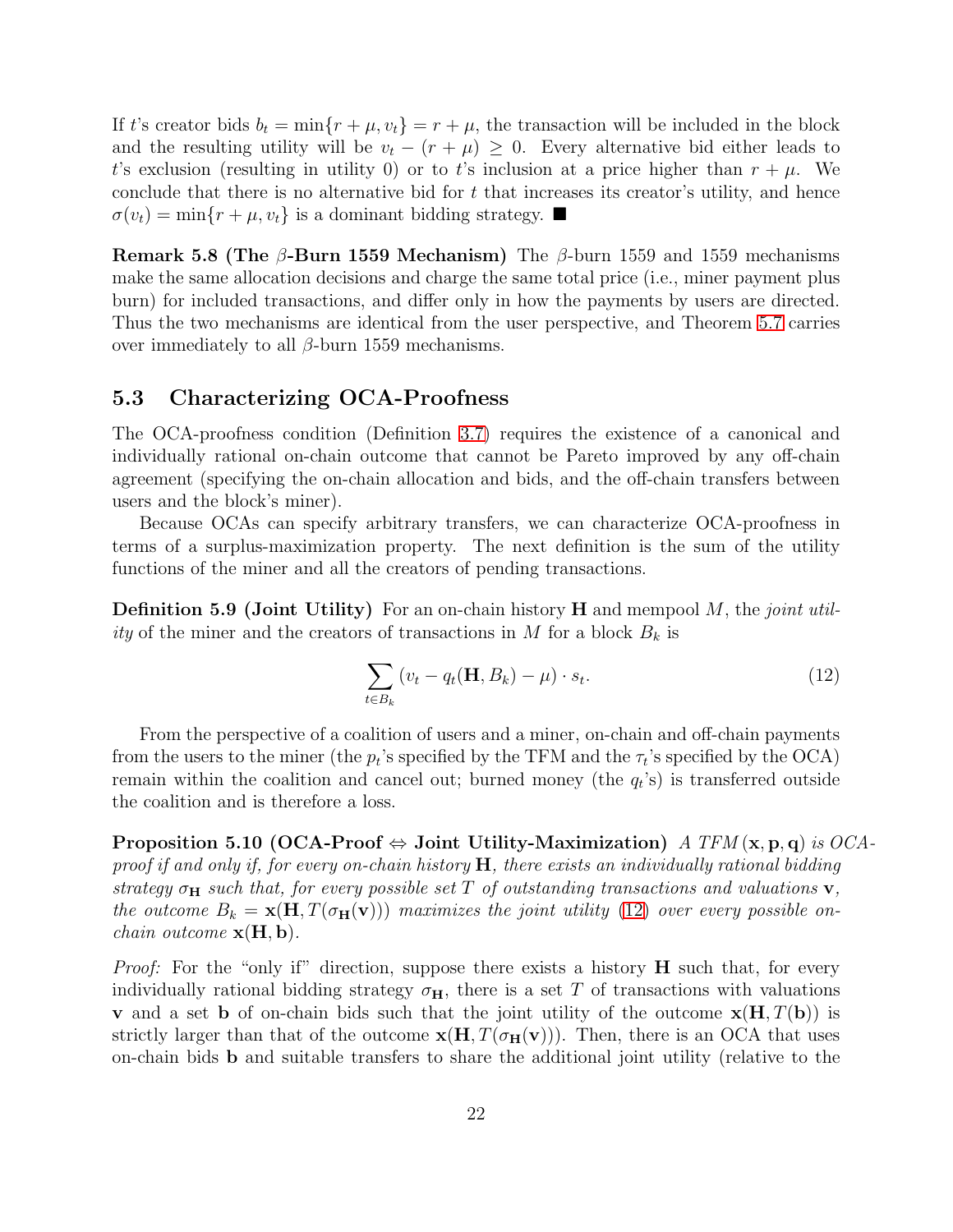outcome  $\mathbf{x}(\mathbf{H}, T(\sigma_{\mathbf{H}}(\mathbf{v}))))$  such that all transaction creators and the miner are strictly better off.

Conversely, suppose that for every history  $H$ , there exists an individually rational bidding strategy  $\sigma_{\mathbf{H}}$  such that, for every set T of transactions and valuation vector **v**, the bid profile  $\sigma_H(\mathbf{v})$  maximizes the joint utility over all possible on-chain bids **b**. Then, for every OCA, its joint utility is at most that of  $\mathbf{x}(\mathbf{H}, \sigma_{\mathbf{H}}(\mathbf{v}))$ ; because the joint utility is the sum of the miner and users' utility functions, some participant's utility under the OCA is at most that in  $\mathbf{x}(\mathbf{H}, \sigma_{\mathbf{H}}(\mathbf{v}))$ . Thus, no OCA Pareto improves over the outcome with on-chain bids  $\sigma_{\mathbf{H}}(\mathbf{v})$  and no off-chain transfers.

<span id="page-22-0"></span>Proposition [5.10](#page-21-1) reduces the task of verifying the OCA-proof condition to checking whether or not there is a joint utility-maximizing and individually rational bidding strategy. We proceed to check each of our six running examples.

#### Corollary 5.11 FPAs are OCA-proof.

*Proof:* Fix an (irrelevant) history **H**. Let  $\gamma \in (0,1]$  be arbitrary, and define a bidding strategy  $\sigma$  by

$$
\sigma(v_t) = \min\{v_t, \mu + \gamma(v_t - \mu)\}.
$$

For a first-price auction, this bidding strategy is individually rational. Consider a set T of transactions with valuations v. Because the burning rule q is the all-zero function, the objective [\(4\)](#page-11-2) maximized by the allocation rule  $x^f$  with bids  $\sigma(v)$  is identical (modulo the scaling factor  $\gamma$ ) to the joint utility [\(12\)](#page-21-3). Thus, the joint utility of the on-chain outcome with bids  $\sigma(\mathbf{v})$  cannot be improved upon by any OCA.

<span id="page-22-2"></span>Remark 5.12 (SPAs Are Almost OCA-Proof) In an SPA, the burning rule q is the all-zero function and the joint utility [\(12\)](#page-21-3) reduces to the social welfare  $\sum_{t\in B_k}(v_t-\mu)\cdot s_t$ . Had we defined an SPA using the welfare-maximizing allocation rule, it would be an OCA-proof transaction fee mechanism (by Proposition [5.10,](#page-21-1) using the identity bidding strategy  $\sigma(v_t)$  =  $v_t$ ). For our definition of SPAs based on a greedy heuristic allocation rule, the outcome may have slightly less than the maximum-possible social welfare, and so (by Proposition [5.10\)](#page-21-1) there may be an opportunity for a (small) Pareto improvement.

<span id="page-22-1"></span>The proof that FPAs are OCA-proof (Corollary [5.11\)](#page-22-0) can be extended to the 1559 mechanism.

#### Corollary 5.13 The 1559 mechanism is OCA-proof.

*Proof:* Fix a history **H** and corresponding base fee  $r = \alpha(\mathbf{H})$ . Let  $\gamma \in (0, 1]$  be arbitrary, and define a bidding strategy  $\sigma$  by

$$
\sigma(v_t) = \min\{v_t, \mu + r + \gamma(v_t - \mu - r)\}.
$$

This bidding strategy is individually rational. Consider a set T of transactions with valua-tions v. The objective [\(6\)](#page-15-2) maximized by the allocation rule  $\mathbf{x}^*$  with bids  $\sigma(\mathbf{v})$  is identical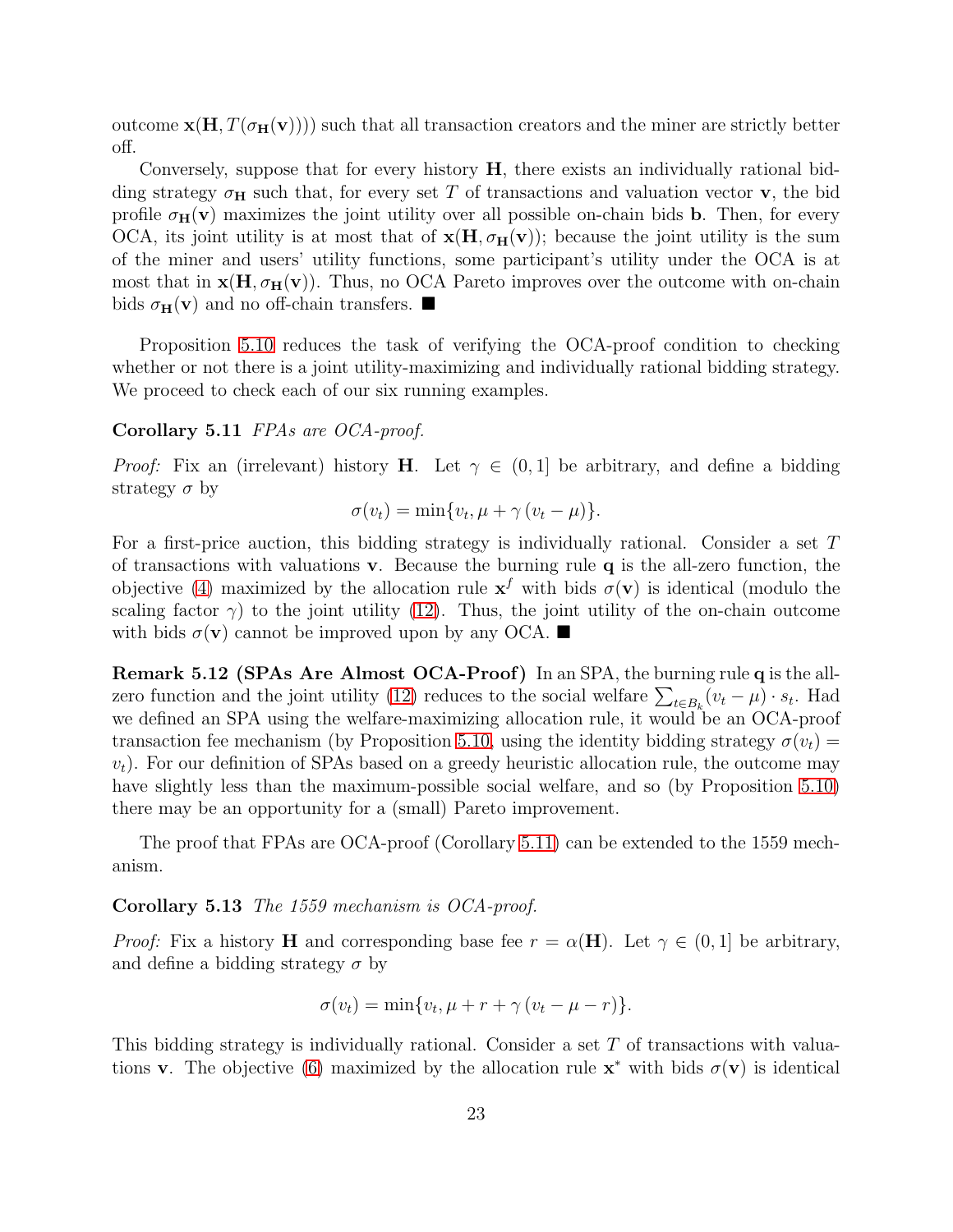(modulo the scaling factor  $\gamma$ ) to the joint utility [\(12\)](#page-21-3). Thus, the joint utility of the on-chain outcome with bids  $\sigma(\mathbf{v})$  cannot be improved upon by any OCA, and Proposition [5.10](#page-21-1) then implies that the mechanism is OCA-proof.  $\blacksquare$ 

The tipless mechanism fails OCA-proofness in the same regime in which the 1559 mechanism loses its DSIC property, the regime of an excessively low base fee (Definition [5.6\)](#page-20-1). In effect, the tipless mechanism retains DSIC in this regime by disallowing bidders to differentiate themselves through high bids, and fails OCA-proofness for the same reason.

Corollary 5.14 (The Tipless Mechanism Is Usually OCA-Proof) Fix an on-chain history H and corresponding base fee  $r = \alpha(H)$ , and a set T of transactions with valuations v such that r is not excessively low. The tipless mechanism, with hard-coded tip  $\delta$  equal to the marginal cost  $\mu$ , is OCA-proof.

Proof: Define an (individually rational) bidding strategy  $\sigma$  by  $\sigma(v_t) = \min\{r + \delta, v_t\}$  $\min\{r + \mu, v_t\}.$  The joint utility [\(12\)](#page-21-3) of the miner and users for the outcome  $B_k$  is

<span id="page-23-3"></span><span id="page-23-0"></span>
$$
\sum_{t \in B_k} (v_t - r - \mu) \cdot s_t. \tag{13}
$$

Because r is not excessively low for T, the total size of the transactions t with  $v_t \ge r+\mu = r+\delta$ is at most the maximum block size  $2C$ . The joint utility  $(13)$  is therefore maximized by including these (and only these) transactions, which is precisely the outcome under the bids  $\sigma(\mathbf{v})$ . Proposition [5.10](#page-21-1) then implies that, under the assumption of a base fee that is not excessively low, the tipless mechanism is OCA-proof.  $\blacksquare$ 

<span id="page-23-1"></span>Remark 5.15 (The Tipless Mechanism Is Not Generally OCA-Proof) The tipless mechanism is not generally OCA-proof when the base fee  $r$  is excessively low (even with  $\delta = \mu$ ). For consider an arbitrary individually rational bidding strategy  $\sigma$ . If  $\sigma(v) < r + \delta$ for some  $v > r + \delta$ , a collection of transactions all with valuation v would be better off in an OCA with a miner than bidding  $\sigma(v)$  on-chain (which would lead to everyone's automatic exclusion). On the other hand, if  $\sigma(v) \geq r + \delta$  for all  $v > r + \delta$ , consider a collection of transactions T with total size  $\sum_{t \in T} s_t$  bigger than the maximum block size 2C and distinct valuations all bigger than  $r + \delta$ . The intended allocation rule then instructs the miner to include a subset of transactions with the maximum-possible total size (subject to the block capacity 2C). This will not generally be a subset  $S \subseteq T$  of transactions that maximizes the joint utility  $\sum_{t \in S} (v_t - r - \mu) \cdot s_t$  subject to the block capacity; by Proposition [5.10,](#page-21-1) such an outcome can be Pareto improved through an OCA.

The tipless mechanism is also not generally OCA-proof when  $\delta > \mu$ , on account of transactions with valuation between  $\mu$  and  $\delta$  being automatically excluded, though if  $\delta - \mu$ is small the improvement possible through an OCA will be negligible.

<span id="page-23-2"></span>Two of the biggest differences between an FPA and the 1559 mechanism is the switch to a posted-price-type mechanism and the burning of transaction fees. The OCA-proofness considerations in our final two corollaries explain why it's important to make both changes rather than either one in isolation.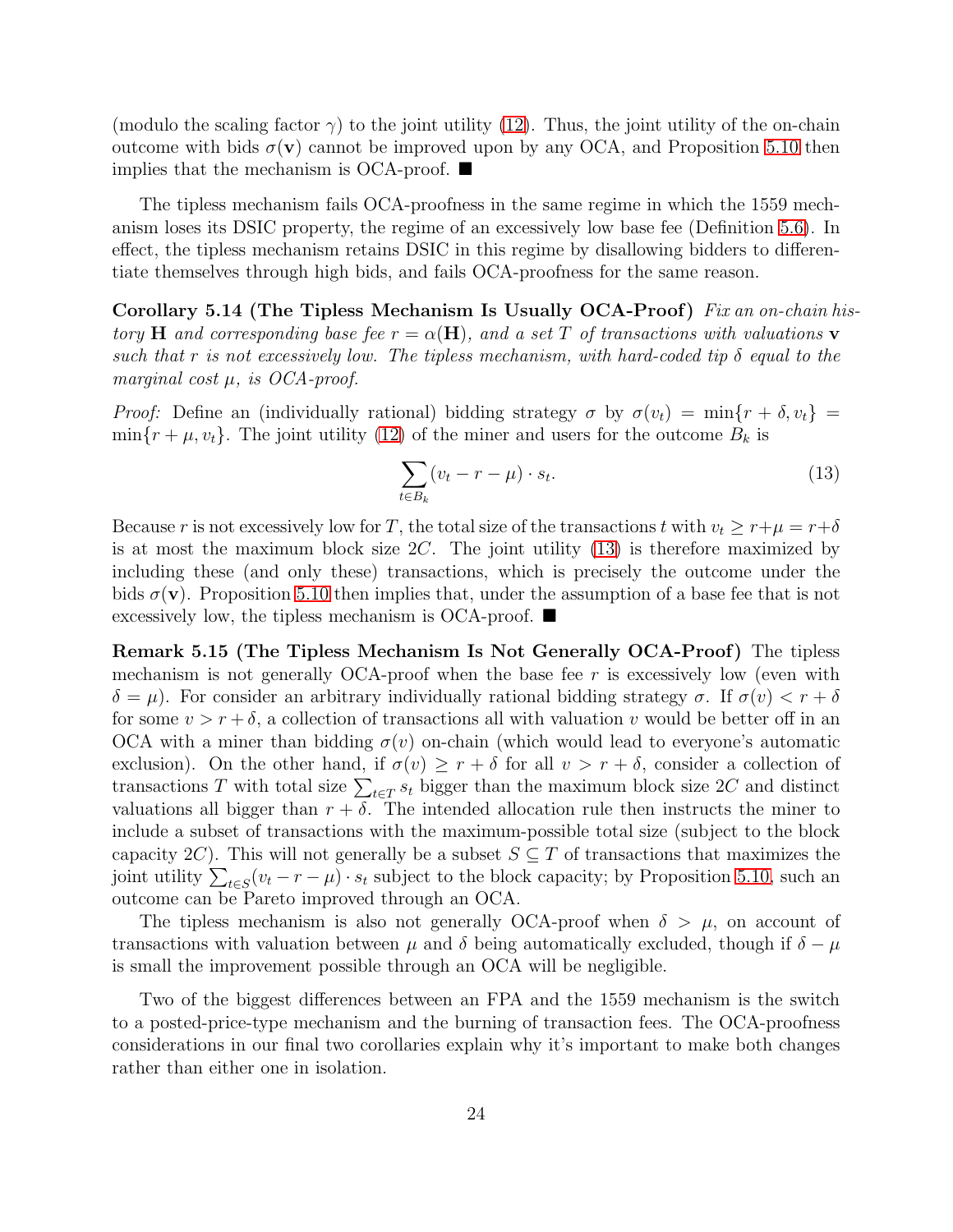#### **Corollary 5.16** For every  $\beta \in (0,1]$ , a  $\beta$ -burn FPA is not OCA-proof.

*Proof:* Assume that  $\mu = 0$ ; the general case is similar. Fix an (irrelevant) history **H**, and consider an arbitrary bidding strategy  $\sigma_{\text{H}}$ . If  $\sigma_{\text{H}}$  is the all-zero function, the allocation rule instructs the miner to include an arbitrary feasible subset of transactions (breaking ties arbitrarily but consistently), which will not generally be a joint utility-maximizing feasible subset. So suppose that  $\sigma_{\mathbf{H}}(v_t) > 0$  for some  $v_t > 0$ . Then, if the transaction pool T is a single transaction with value  $v_t$ , the joint utility of the on-chain outcome with bid  $\sigma_H(v_t)$  is  $v_t - \sigma_H(v_t)$ . With any smaller on-chain bid  $b_t \in (0, \sigma_H(v_t))$ , the joint utility would be higher. We conclude that no bidding strategy (individually rational or otherwise) is guaranteed to maximize the joint utility, and hence (by Proposition [5.10\)](#page-21-1) this TFM is not OCA-proof.  $\blacksquare$ 

#### <span id="page-24-0"></span>**Corollary 5.17** For every  $\beta \in [0, 1)$ , the no-burn 1559 mechanism is not OCA-proof.

*Proof:* Fix  $\beta \in [0, 1)$  and a history **H** that leads to a positive base fee  $r = \alpha(\mathbf{H}) > 0$ . Consider an arbitrary individually rational bidding strategy  $\sigma_{\text{H}}$ . Because transaction creators are charged their bids in the no-burn 1559 mechanism, individual rationality implies that there is no overbidding:  $\sigma_{\mathbf{H}}(v_t) \leq v_t$  for every  $v_t \geq 0$ . Now consider a mempool with one transaction t with a valuation  $v_t$  that is strictly between  $\beta r + \mu$  and  $r + \mu$ , where  $\mu$  denotes the marginal cost;  $v_t$  exists because  $\beta < 1$  and  $r > 0$ . Because  $v_t < r + \mu$ , the suggested bid  $\sigma_{\mathbf{H}}(v_t)$  would lead to t's exclusion and a joint utility of 0. The bid  $b_t = r + \mu$  would lead to a joint utility of  $v_t - \beta r - \mu$  which, because  $v_t > \beta r + \mu$ , is strictly positive. Proposition [5.10](#page-21-1) now implies that the mechanism is not OCA-proof.  $\blacksquare$ 

## <span id="page-24-1"></span>6 Discussion

The 1559 and tipless mechanisms are the two clear winners in our study of MMIC, DSIC, and OCA-proof transaction fee mechanisms—both provide two of these three incentivecompatibility guarantees in all circumstances, and all three in what is plausibly the common case of a base fee that is reasonably well tuned to the current demand. In a block with an excessively low base fee (presumably due to rapidly increasing demand), one might expect bidding wars in the 1559 mechanism (on account of the failure of DSIC) and off-chain coordination in the tipless mechanism (due to the breakdown of OCA-proofness). We conjecture that there is no transaction fee mechanism that always satisfies all three properties. More generally, it would be interesting to characterize the mechanisms that satisfy various subsets and relaxations of these three properties.

Perhaps the strongest argument in favor of the tipless mechanism over the 1559 mechanism is its simplicity. On the user side, there are several simplifications. The creator of a transaction t must specify only one parameter (a fee cap  $c_t$ ) rather than two (a fee cap  $c_t$  and a tip  $\delta_t$ ). The "obvious optimal bid" in the tipless mechanism (setting  $c_t = v_t$ ) is optimal for every block and no matter what the bids of the competing transactions. The "obvious optimal bid" in the 1559 mechanism (setting  $c_t = v_t$  and  $\delta_t = \mu$ ) is optimal only in blocks with neither an excessively low base fee nor overbidding. On the miner side, assuming that  $\delta \geq \mu$ ,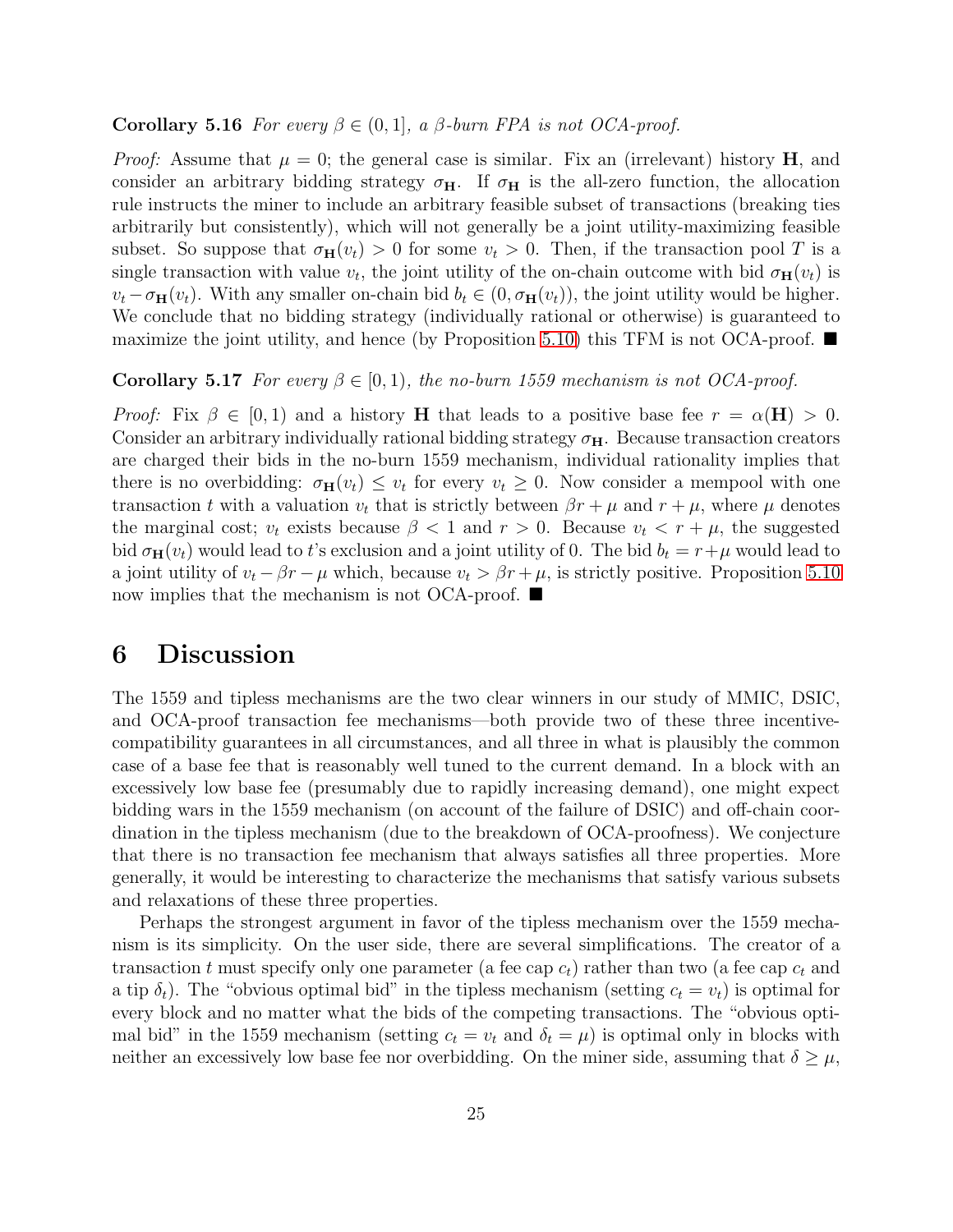the revenue-maximizing strategy simplifies to maximizing the block size while using only eligible transactions (i.e., with bid at least  $r + \delta$ ). On the negative side, the hard-coded tip  $\delta$ in the tipless mechanism would likely need to be adjusted over time via protocol upgrades. Also, the tipless mechanism's apparent DSIC advantage over the 1559 mechanism in blocks with excessively low base fees breaks down in the presence of cartels of colluding users or even a single user who creates multiple transactions. The reason is that, in a block with an excessively low base fee, such a cartel or user could coordinate bids across transactions to manipulate the (arbitrary but consistent) tie-breaking rule of the mechanism. When the base fee is not excessively low, the 1559 and tipless mechanisms are effectively unlimited-supply posted-price mechanisms; as such, the bidding strategies in Theorems [5.5](#page-19-1) and [5.7](#page-20-0) remain optimal for users that control multiple transactions (assuming an additive valuation over them) and for cartels of colluding users.

Corollary [5.17](#page-24-0) shows that, for a block's base fee to be economically meaningful, no revenue from it can be passed on to the block's miner. The simplest solution is to burn all the base fee revenues. One appealing alternative implementation, with the same incentive-compatibility properties, is to instead split the base fee revenues of a block equally among the miners of the next  $\ell$  blocks. (Here  $\ell$  is a tunable parameter; the 1559 mechanism can be thought of as the special case in which  $\ell = 0$ .) Thus, a miner of a block receives a  $1/\ell$  fraction of the sum of the base fee revenues from the previous  $\ell$  blocks, along with all of the tips from the current block. While burning the base fee revenue favors holders of the native currency (through deflation), this "pay-it-forward" implementation favors miners (through more transaction fee revenue). A second trade-off between the two implementations concerns whether variability in demand (and hence transaction fee revenue) translates to variability in blockchain security or in the issuance of new currency. With money-burning, every block changes the money supply in two ways: minting new coins for the block reward (e.g., 2 ETH in Ethereum), and burning the coins used to pay the base fee. Thus the blockchain's inflation rate would be variable and unpredictable from block to block, but miner revenue (which effectively pays for the blockchain's security [\[3,](#page-26-7) [6\]](#page-26-8)) would stay relatively constant (modulo fluctuations in the market price of the native currency). With the pay-it-forward implementation, the inflation rate would be essentially deterministic but the miner rewards (and, hence, blockchain security) would be unpredictable (though never less than that with money-burning).

This paper focuses on incentive issues in transaction fee mechanisms at the time scale of a single block. Many candidate deviations by miners and users manifest already at this time scale. The 1559 mechanism and its variants entangle the transaction fee mechanisms for different blocks through a history-dependent base fee. Dependencies between blocks open up the possibility of miner deviations that unfold over longer time scales. For example, publishing a smaller-than-target block decreases the base fee for the next block, potentially increasing the revenue of that block's miner. Every miner would happily free ride on previous miners who have sacrificed some eligible transactions to keep block sizes and hence the base fee down, but no miner has an incentive to actually make such a sacrifice. Long-term manipulation by a cartel of miners thus boils down to sustaining collusion in a repeated multi-player Prisoner's Dilemma game: If all players cooperate (e.g., keep block sizes small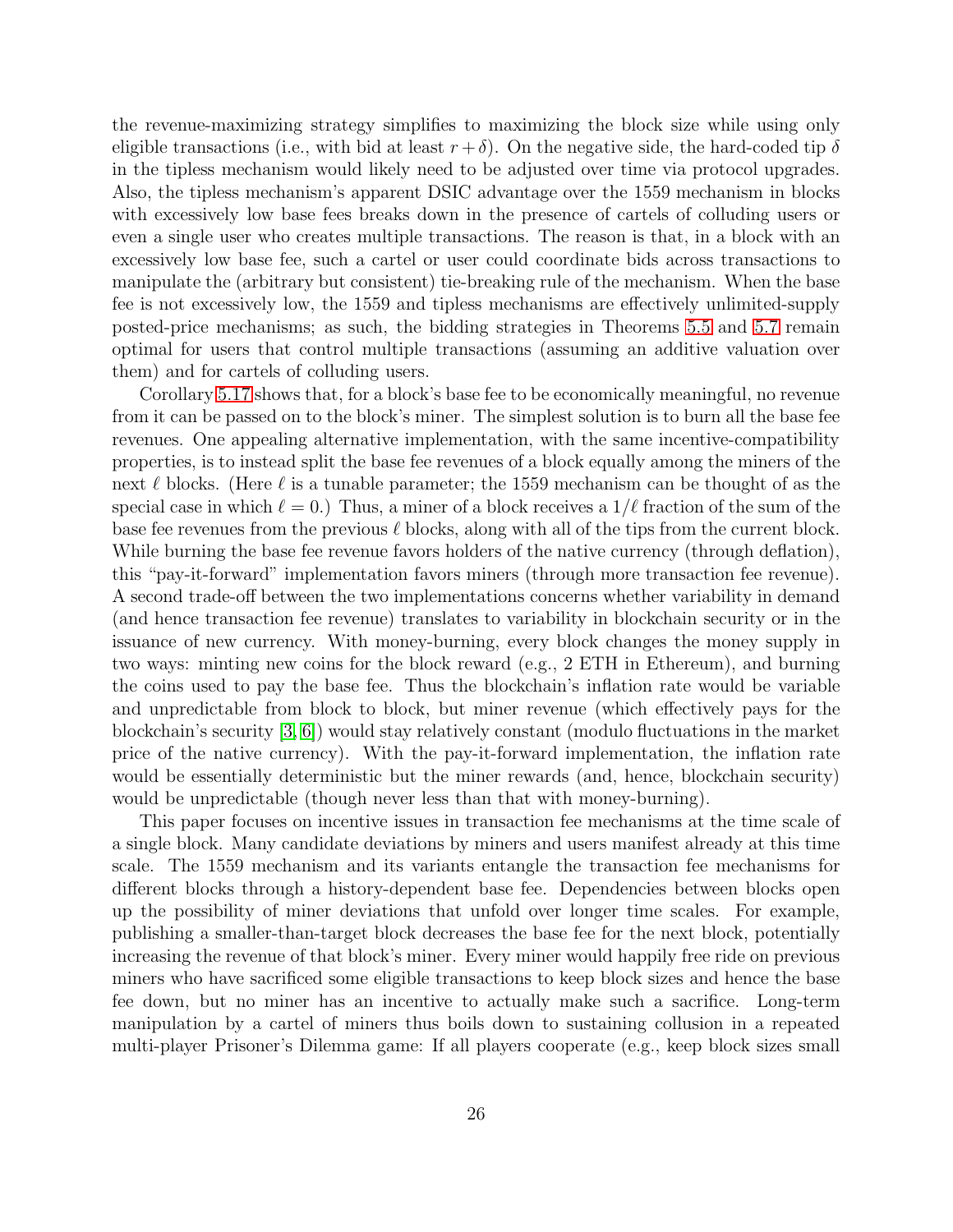to keep the base fee low in the 1559 mechanism or the bids high in an FPA) they all earn more revenue, but each player has an incentive to unilaterally deviate from this strategy (e.g., when it mines a block, to pack that block full to maximize its immediate tip revenue, thereby decreasing the revenue earned by miners of future blocks). Persistent and harmful miner collusion has not yet been observed in a major blockchain such as Bitcoin or Ethereum. None of the primary transaction fee mechanisms discussed in this paper (FPAs, the 1559 mechanism, and the tipless mechanism) are obviously more vulnerable than the others to such long-term collusion. It would be interesting to develop a more nuanced understanding of this issue.

# <span id="page-26-6"></span>References

- <span id="page-26-5"></span>[1] G. Aggarwal and J. D. Hartline. Knapsack auctions. In Proceedings of SODA, pages 1083–1092, 2006.
- <span id="page-26-7"></span>[2] M. Akbarpour and S. Li. Credible auctions: A trilemma. Econometrica, 88(2):425–467, 2020. URL: <http://web.stanford.edu/~mohamwad/CredibleMechanisms.pdf>.
- <span id="page-26-4"></span>[3] R. Auer. Beyond the doomsday economics of "proof-of-work" in cryptocurrencies. BIS working paper #765. URL: <https://www.bis.org/publ/work765.pdf>, January 2019.
- [4] S. Basu, D. Easley, M. O'Hara, and E. G. Sirer. Towards a functional fee market for cryptocurrencies. [arXiv:1901.06830.](http://arxiv.org/abs/1901.06830) URL: <https://arxiv.org/pdf/1901.06830.pdf>, January 2019.
- <span id="page-26-8"></span><span id="page-26-3"></span>[5] J. Bier. The Blocksize War: The battle over who controls Bitcoin's protocol rules. Amazon KDP, 2021.
- [6] E. Budish. The economic limits of Bitcoin and the blockchain. NBER Working Paper 24717. URL: https://faculty.chicagobooth.edu/eric.budish/research/Economic-Limits-Bitcoin-Blockc 2018.
- <span id="page-26-0"></span>[7] V. Buterin. Ethereum: A next-generation smart contract and decentralized application platform. Unpublished white paper. URL: <https://ethereum.org/en/whitepaper/>, November 2013.
- <span id="page-26-1"></span>[8] V. Buterin. Blockchain resource pricing. URL: https://ethresear.ch/uploads/default/original/2X/1/197884012ada193318b67c4b777441e4a August 2018.
- <span id="page-26-2"></span>[9] V. Buterin. First and second-price auctions and improved transaction-fee markets. URL: https://ethresear.ch/t/first-and-second-price-auctions-and-improved-transaction-fee-July 2018.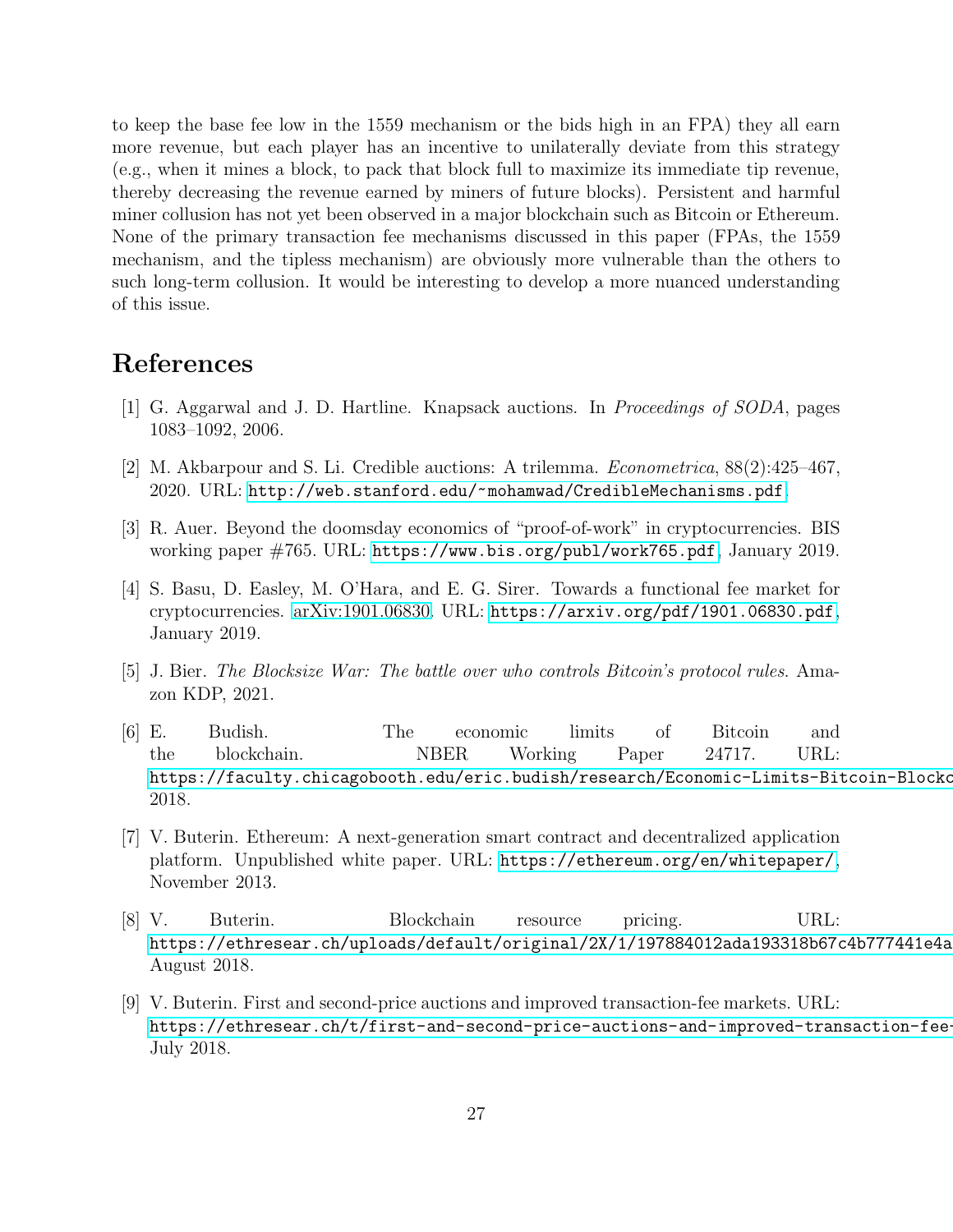- <span id="page-27-0"></span>[10] V. Buterin, E. Conner, R. Dudley, M. Slipper, I. Norden, and A. Bakhta. EIP-1559 specification. URL: <https://github.com/ethereum/EIPs/blob/master/EIPS/eip-1559.md>, 2019.
- <span id="page-27-1"></span>[11] M. Carlsten, H. A. Kalodner, S. M. Weinberg, and A. Narayanan. On the instability of Bitcoin without the block reward. In Proceedings of the ACM SIGSAC Conference on Computer and Communications Security (CCS), pages 154–167, 2016. URL: [https://www.cs.princeton.edu/~arvindn/publications/mining\\_CCS.pdf](https://www.cs.princeton.edu/~arvindn/publications/mining_CCS.pdf).
- <span id="page-27-7"></span>[12] C. Daskalakis, M. Fishelson, B. Lucier, V. Syrgkanis, and S. Velusamy. Simple, credible, and approximately-optimal auctions. In Proceedings of the 21st ACM Conference on Economics and Computation (EC), page 713, 2020.
- <span id="page-27-8"></span>[13] C. Decker and R. Wattenhofer. Information propagation in the Bitcoin network. In 13th IEEE International Conference on Peer-to-Peer Computing, 2013. URL: [https://tik-db.ee.ethz.ch/file/49318d3f56c1d525aabf7fda78b23fc0/P2P2013\\_041.pdf](https://tik-db.ee.ethz.ch/file/49318d3f56c1d525aabf7fda78b23fc0/P2P2013_041.pdf).
- <span id="page-27-4"></span>[14] Easley, M. O'Hara, and S. Basu. From mining to markets: The evolution of bitcoin transaction fees. Journal of Financial Economics, 134(1):91–109, October 2019. URL: [https://papers.ssrn.com/sol3/papers.cfm?abstract\\_id=3055380](https://papers.ssrn.com/sol3/papers.cfm?abstract_id=3055380).
- <span id="page-27-10"></span>[15] M. V. X. Ferreira, D. J. Moroz, D. C. Parkes, and M. Stern. Dynamic posted-price mechanisms for the blockchain transaction-fee market. In *Proceedings of the 3rd ACM* Advances in Financial Technologies, 2021. To appear.
- <span id="page-27-2"></span>[16] Hasu, J. Prestwich, and B. Curtis. A model for Bitcoin's security and the declining block subsidy. Working paper. URL: https://uncommoncore.co/wp-content/uploads/2019/10/A-model-for-Bitcoins-security-and-October 2019.
- <span id="page-27-3"></span>[17] N. Houy. The economics of Bitcoin transaction fees. Working paper #1407, Groupe d'Analyse et de Théorie Economique Lyon St-Etienne (GATE Lyon St-Etienne), Université de Lyon. URL: <ftp://ftp.gate.cnrs.fr/RePEc/2014/1407.pdf>, February 2014.
- <span id="page-27-5"></span>[18] G. Huberman, J. Leshno, and C. C. Moallemi. Monopoly without a monopolist: An economic analysis of the bitcoin payment system. Review of Economic Studies, 2021. To appear.
- <span id="page-27-6"></span>[19] R. Lavi, O. Sattath, and A. Zohar. Redesigning Bitcoin's fee market. In Proceedings of the World Wide Web Conference (WWW), pages 2950–2956, 2019. URL: <https://arxiv.org/pdf/1709.08881.pdf>.
- <span id="page-27-9"></span>[20] S. Leonardos, B. Monnot, D. Reijsbergen, S. Skoulakis, and G. Piliouras. Dynamical analysis of the EIP-1559 Ethereum fee market. In Proceedings of the 3rd ACM Advances in Financial Technologies, 2021. To appear.